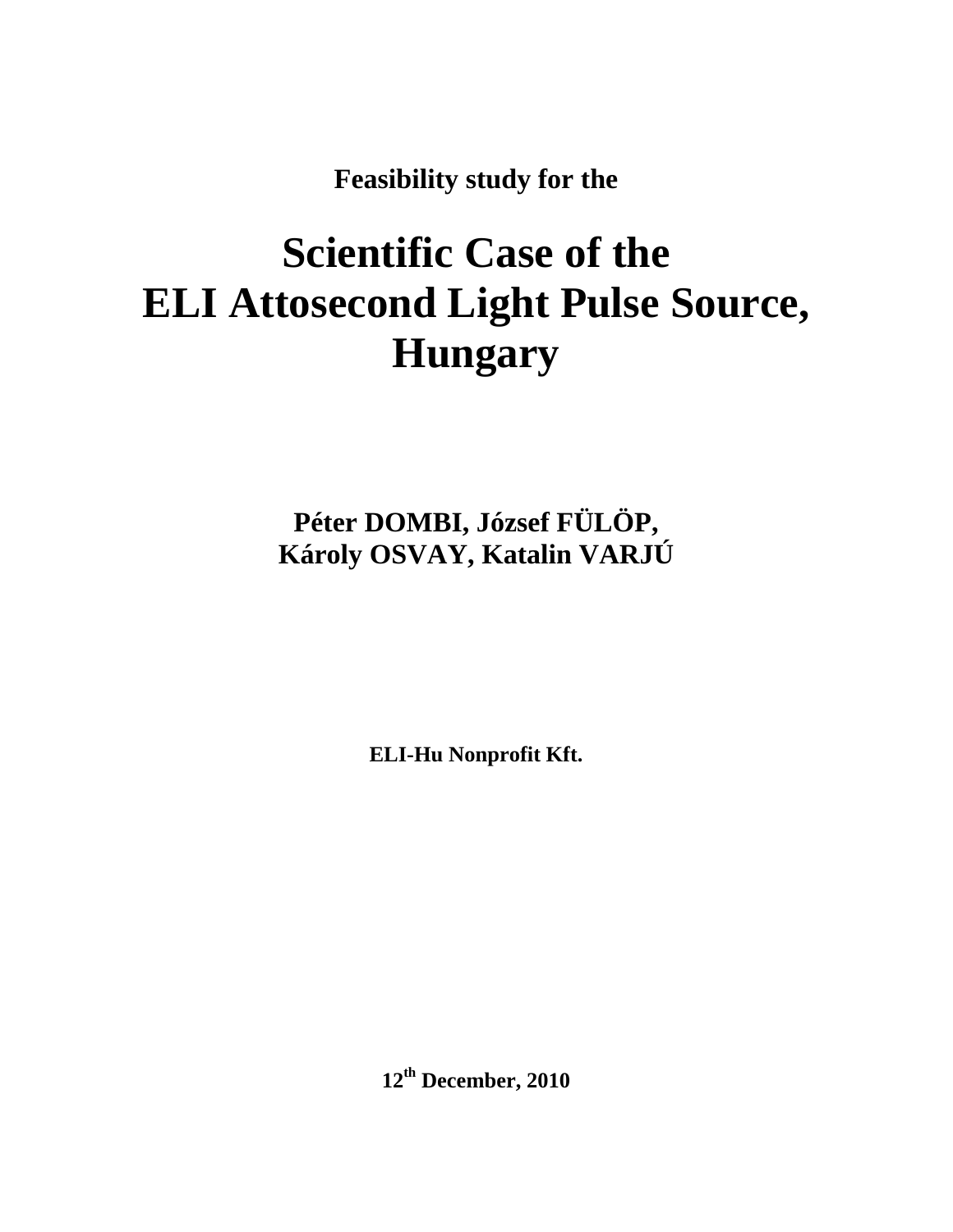## **Table of content**

| 1              | Introduction                                                                      | 1  |
|----------------|-----------------------------------------------------------------------------------|----|
| $\overline{2}$ | <b>Attosecond Beamlines</b>                                                       | 2  |
|                | 2.1 High-order harmonic generation schemes                                        | 3  |
|                | 2.2 Implementation (layout)                                                       | 7  |
|                | 2.3 XUV beam handling                                                             | 9  |
|                | 2.4 Attosecond pulse characterization                                             | 9  |
|                | 2.5 Applications                                                                  | 9  |
| 3              | <b>High Intensity Beamline</b>                                                    | 10 |
|                | 3.1 Introduction                                                                  | 10 |
|                | 3.2 Sources based on the high-intensity beamline                                  | 10 |
|                | 3.3 Experiments with primary and secondary sources of the high-intensity beamline | 12 |
| 4              | Target areas                                                                      | 13 |
|                | 4.1 Design criteria for the target areas                                          | 13 |
|                | 4.2 Target area layout                                                            | 15 |
|                | 4.3 Instrumentation                                                               | 17 |
|                | 4.4 Radiation protection                                                          | 18 |
| 5              | Primary light sources – laser chains                                              | 20 |
|                | 5.1 Introduction                                                                  | 20 |
|                | 5.2 Version 1: a 5J / 1 kHz and 10 PW / 0.1 Hz dual laser chain                   | 20 |
|                | 5.3 Major bottlenecks and possible solutions – version 1                          | 21 |
|                | 5.4 Version 2: a 0.1J / 10kHz, 1J / 1 kHz and 10 PW / 0.1 Hz triple laser chain   | 26 |
|                | 5.5 Major bottlenecks and possible solutions – version 2                          | 27 |
|                | 5.6 Version 3: a 2 mJ / 100kHz, 1J / 1 kHz and 2 PW / 10 Hz triple laser chain    | 28 |
|                | 5.7 Major bottlenecks and possible solutions – version 3                          | 29 |
|                | 5.8 Version 4: a possible combination of the previous versions                    | 31 |
|                |                                                                                   |    |

#### Appendices

| A1             |
|----------------|
| A <sub>4</sub> |
| A <sub>5</sub> |
| A8             |
| A10            |
| A12            |
| A14            |
|                |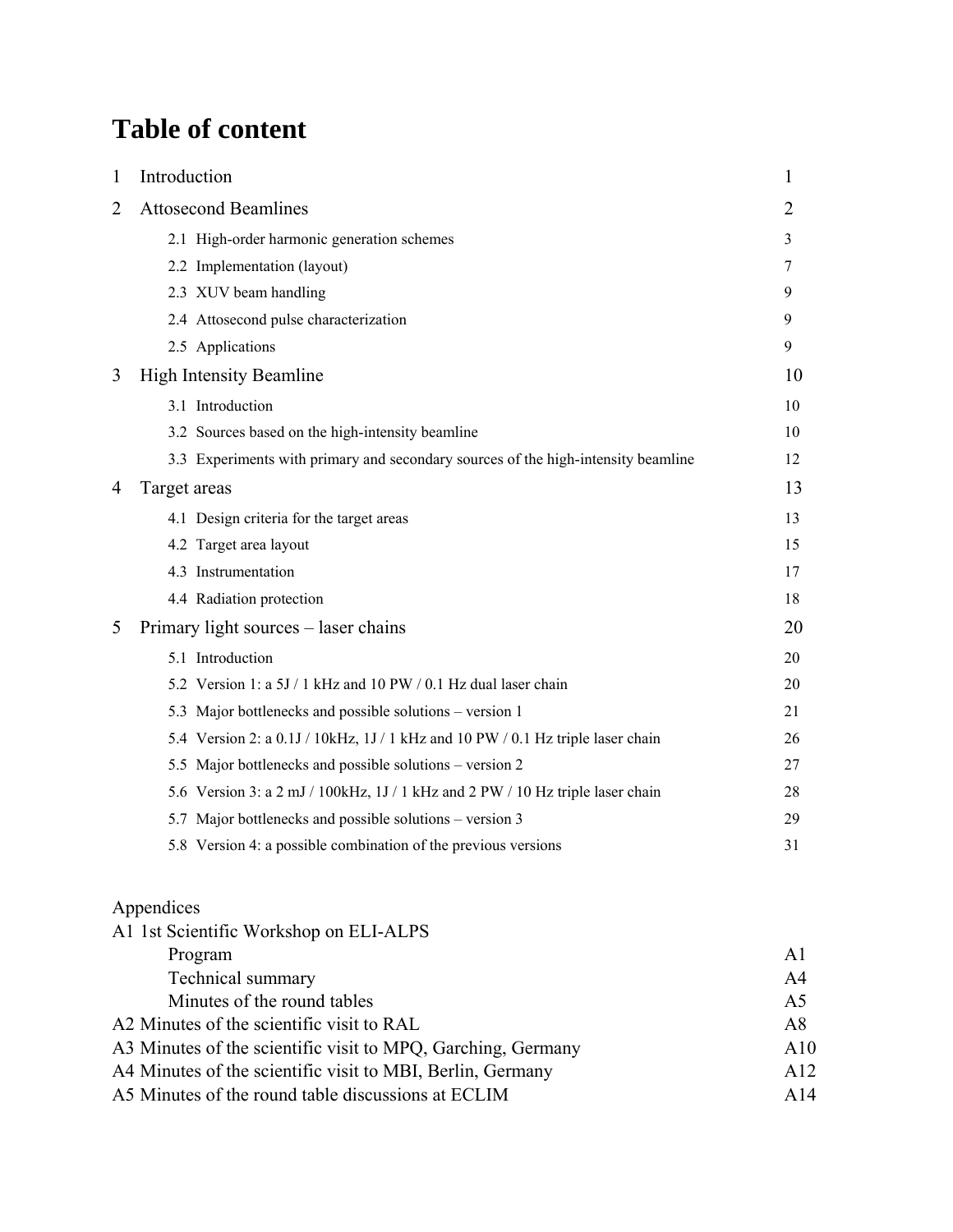## **1. Introduction**

The primary mission of the Extreme Light Infrastructure Attosecond Light Pulse Source (ELI-ALPS) Research Infrastructure is to provide the international scientific community with a broad range of ultrafast light sources, especially with coherent XUV and X-ray radiation, including single attosecond pulses. The secondary purpose is to contribute to the scientific and technological development towards generating 200 PW pulses, being the ultimate goal of the ELI project. ELI-ALPS, to be built in Szeged, Hungary, will be operated also as a user facility and hence serve basic and applied research goals in physical, chemical, material and biomedical sciences as well as industrial applications. The foundations of ELI-ALPS have been laid down by the ELI Preparatory Phase Consortium during the preparation phase of the project.

In the following a brief summary is given on the current status of planning the ELI-ALPS facility (Fig. 1), which also incorporates the proposals of the ELI ALPS 1st Scientific Workshop held in July 2010 in Budapest, and the suggestions at various discussions held with colleagues at CLF (RAL), MPQ, MBI, and also during the ECLIM Conference in Budapest and the ICUIL in Watkins Glen. Further discussions especially in ILE-ENSTA, CUSBO, FORTH and other knowledge centres in EU will further refine the planning. Once the technical and scientific cases are established, design details will be worked out together with internationally acknowledged experts for the submission of the proposal to the EU Structural Funds.



Figure 1. Current schematics of the laser systems of the ELI-ALPS Research Infrastructure with a list of secondary sources and applications.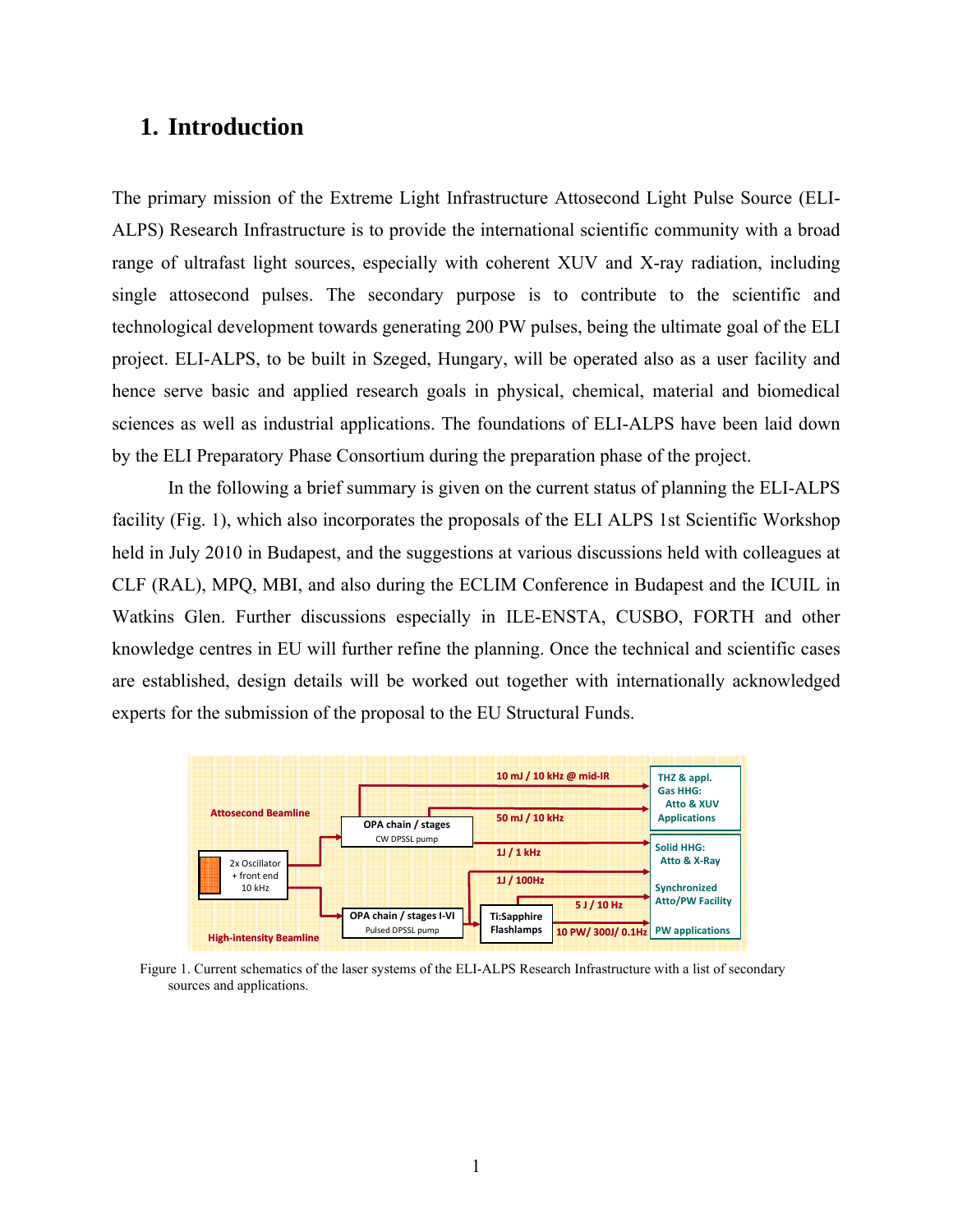## **2. Attosecond Beamlines**

To fulfill the primary mission of ELI-ALPS, PW class driving lasers providing few cycle, CEP stabilised laser pulses are necessary to be operated at unprecedentedly high repetition rate. These pulses enable the utilization of all known methods of attosecond pulse generation. i) The wellestablished high harmonic generation in rare gases (GHHG) will be pushed to its ultimate limits by a loose focusing geometry, aiming at producing attosecond pulses with tens of µJ pulse energy. ii) It is anticipated that much more energetic and shorter attosecond pulses can be generated on solid surfaces (SHHG) reaching the X-ray domain. This method is not yet fully explored, so research will also be directed for the full exploitation of the technique. These two methods are offering complementary parameters to deliver a versatile atto-source for users. New methods of attosecond pulse generation utilizing field enhancement at nanostructured surfaces or dc-like external fields will be tested to enhance the generation process of attosecond pulses. Partly for this purpose, intense, synchronized THz pulses will be generated and their use for atto pulse generation will be implemented.

The Attosecond Beamlines of ELI-ALPS will thus offer a unique combination of various photon sources for multi-colour pump-probe experiments: spanning the spectrum from the THz to the X-ray range, with ultrashort pulse durations down to few cycles. The planned laser system will also provide a record breaking photon flux available in attosecond pulses, as well as the shortest wavelengths for attoscience applications.

The Attosecond Beamline will partly serve as a user facility. For this purpose, a wellestablished and reliable source has to be provided, i.e. GHHG pulses will be offered to users directly from the beginning and SHHG pulses shall follow with the improvement of corresponding technologies. ELI ALPS will offer both broadband, isolated attosecond pulses, using temporal or spectral gating techniques and quasi-monochromatic, strong femtosecond XUV pulses (isolated from the broad spectrum or generated with tailored GHHG techniques). A number of user stations will supplement the facility equipped for a set of spectroscopic and timeresolved experiments. The beamlines will open sequentially from 2015 on, starting with the GHHG beamline.

The HHG sources will be driven by laser pulses with different characteristics. For GHHG, loose focusing and high repetition rates are desirable. We propose a driver beamline that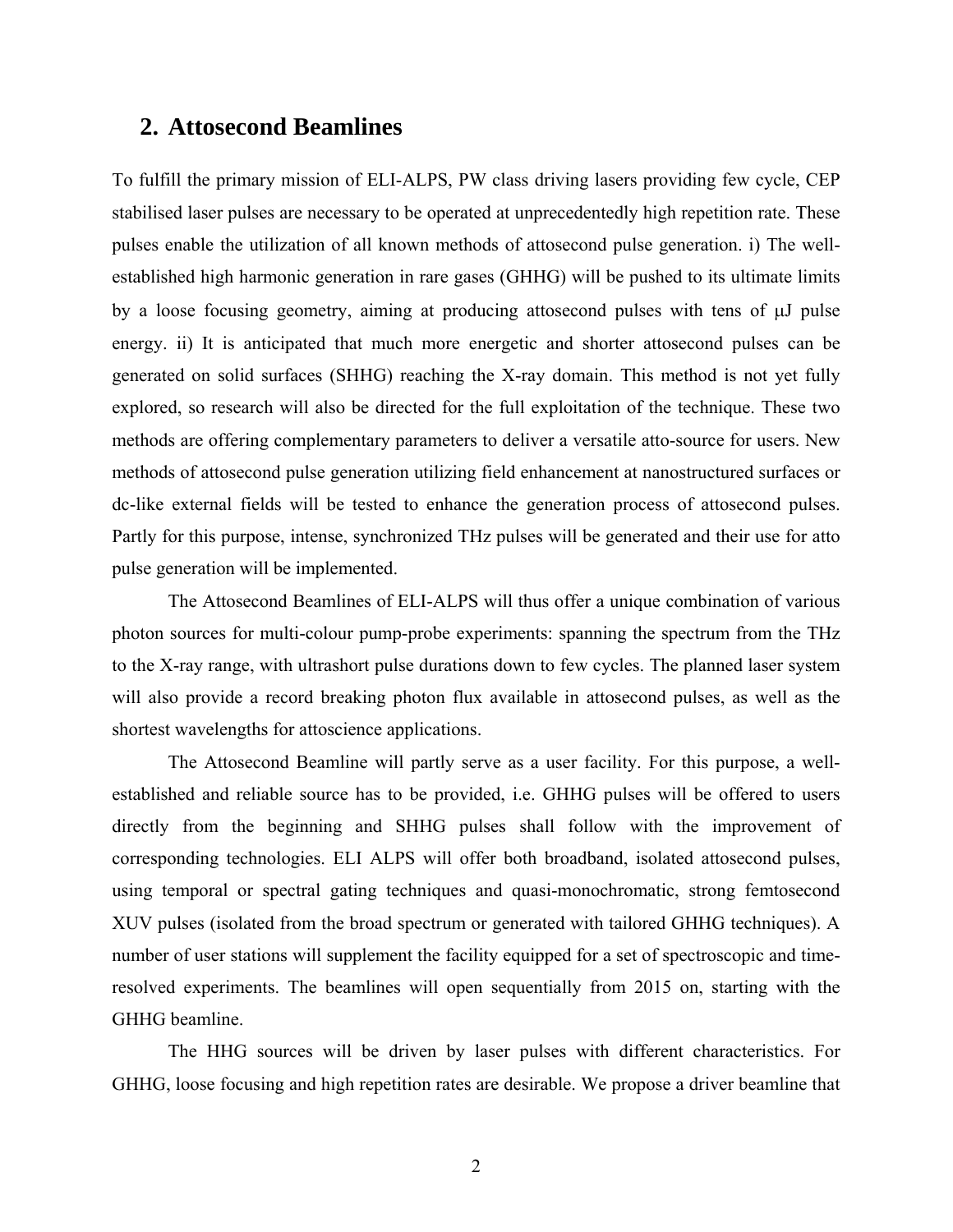will run at up to 10 kHz with few cycle pulses and up to 50 mJ. These sources (first run at moderate pulse energy) will operate as a facility for users; continuously improved with the advance of technology. SHHG will operate according to the results of a technology assessment procedure. Depending on the state of the art in 2015, this will either start immediately as a user facility, or as a test beamline. This beamline will be driven by laser pulses at 10 Hz…1 kHz with the highest pulse energies from the laser sources.

User applications of the femto- and attosecond X-ray pulses, produced via high harmonic generation, scan a wide range including fundamental time-resolved and structural studies, Coulomb explosion imaging of large molecules and clusters, attosecond metrology, attosecond and ultrafast X-ray spectroscopy as well as diffraction imaging. These sources will provide tools to probe electron dynamics in atoms, molecules, and solids with sub-femtosecond temporal resolution, or will be used in plasma diagnostics and single molecule imaging in time-resolved microscopic studies.

#### **2.1. High-order harmonic generation schemes**

A fundamental limit on the achievable pulse duration for a light source is given by the period of the carrier component of the radiation. Lasers operating in the visible and infrared spectral region are limited to pulse durations of a few femtoseconds. To reach the attosecond regime the coherent radiation has to be extended to shorter wavelengths.

Almost 20 years ago, high-order harmonic generation in gases (GHHG), which transforms the desirable laser characteristics to higher frequencies, providing coherent radiation over a large spectral bandwidth in the XUV range, was proposed as a possible candidate for the production of attosecond pulse trains. With the increase of achievable laser pulse energies an alternative method, high-order harmonic generation on solid surfaces, has been proposed and demonstrated to yield even broader XUV and X-ray radiation. Attosecond pulse production at ELI-ALPS will be based on these two processes.

#### *2.1.1 High-order harmonic generation in gases (GHHG)*

When an ultrashort laser pulse is focused into a rare gas, achieving intensities of the order of  $10^{14}$ ~ $10^{15}$ W/cm<sup>2</sup>, the atomic potential is considerably distorted, and electrons can tunnel out to the continuum (Fig. 2). The free electron is then accelerated by the laser field first away from the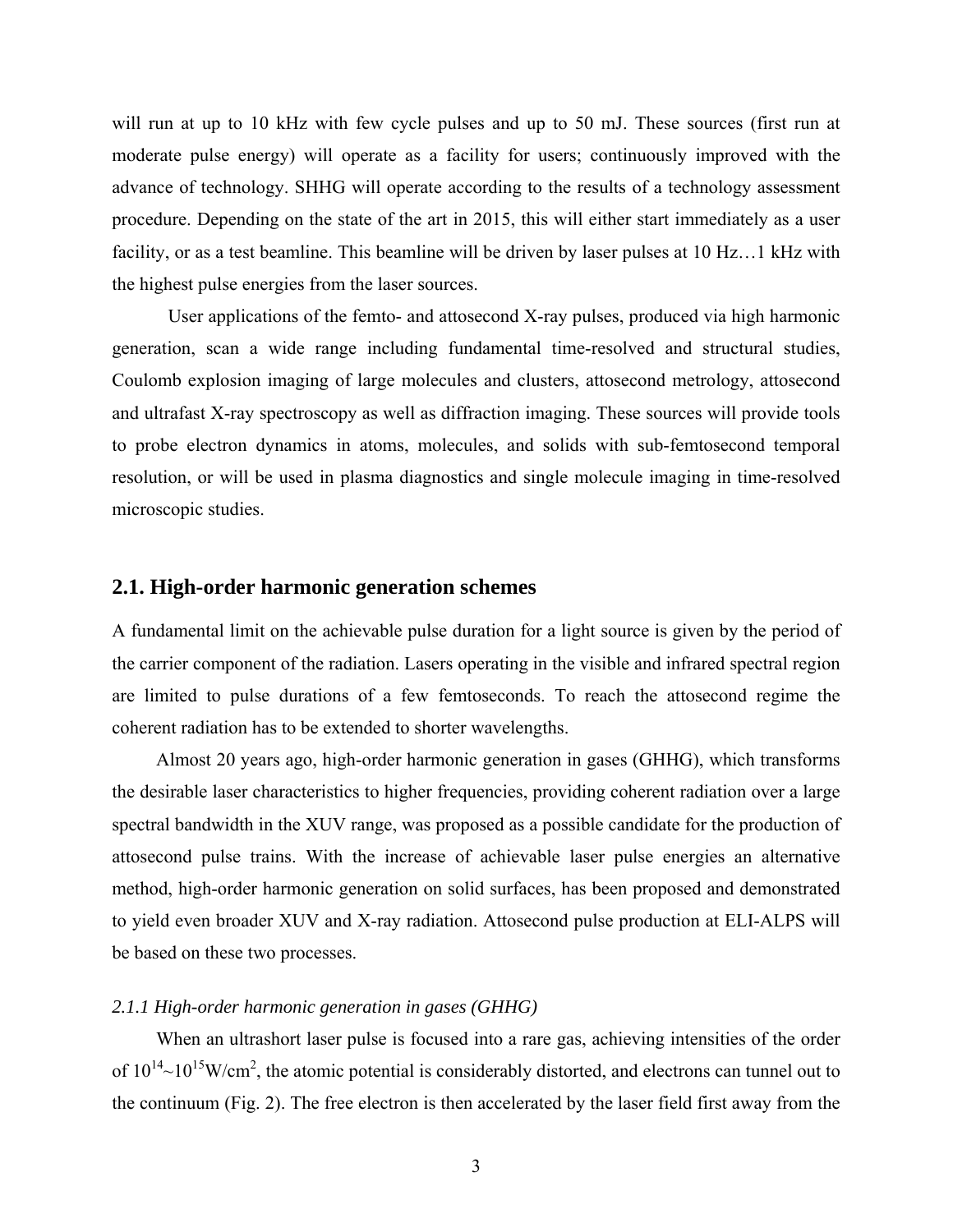nucleus, and when the electric field changes sign, towards the nucleus. If the driving field is linearly polarised, there is a probability of the electron being recaptured by the ion, in which case the kinetic energy gained from the laser field is emitted in form of a high energy photon.



Figure 2. GHHG principle

A typical harmonic spectrum – consisting of peaks separated by twice the laser frequency – contains an extensive plateau of almost constant amplitudes, that ends in an abrupt cut-off corresponding to the maximum energy the electron can gain in the continuum. It was realised shortly after the discovery of HHG, that the broad frequency range of the plateau harmonics would support pulses of sub-femtosecond duration. The periodic structuring of the spectrum – when translated to the time domain – suggests, that a train of attosecond bursts, rather than a single pulse, might be produced, reflecting the process appearing every half-cycle of the laser pulse.

Isolating a single attosecond pulse from this pulse train is a challenge, as well as a necessity for clean analysis of pump-probe experiments. There are two methods proposed and demonstrated to meet this aim, i.e. to confine harmonic emission to a single half-cycle of the driving laser pulse. The first method is based on driving the process with a few-cycle driving pulse, and hence the generation of the highest harmonics is naturally confined to the peak halfcycle. By spectral selection of these highest harmonics produce a single attosecond pulse. The other solution to the problem utilizes the fact that the efficiency of harmonic generation rapidly drops with increasing ellipticity of the driving field, so using a longer driving pulse with varying ellipticity, in a way that the pulse is linearly polarized only during the central half-cycle, leads also to the production of single attosecond pulses.

To increase the amount of the emitted high order harmonic radiation, one can increase the laser pulse energy, or attempt an improvement of the generating efficiency. There is a limit to which the generating intensity can be increased imposed by ionization of the medium: beyond a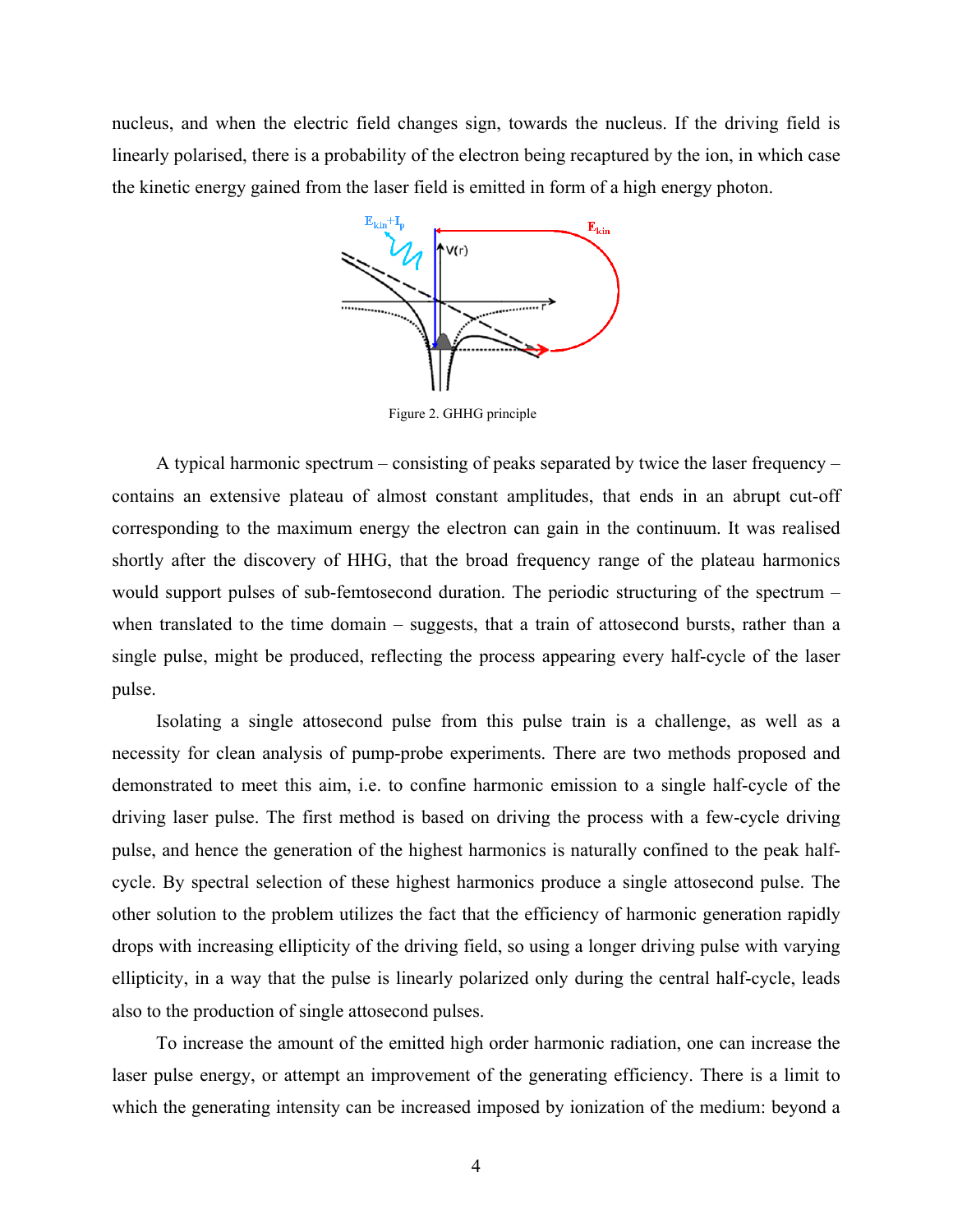level there will be no atoms left to participate in the harmonic generation process. The efficiency of high order harmonic generation is to a large extent determined by whether phase matching can be achieved in the medium or not. Phase matching can be greatly enhanced either by making the phase variation in the medium slow, or by making different phase-variations balance each other. An increase of the beam size, loose focusing and quasi-phase-matching techniques can increase the amount of produced HH radiation.

#### *2.1.2. High order harmonic generation in a plasma produced on solid surfaces (SHHG)*

The generation of coherent high harmonics from the interaction of an ultra-intense laser pulse with a solid density plasma surface has the potential of overcoming the limitation of the generating laser intensity observed in GHHG, and producing attosecond pulses of unprecedented intensities that could be applied to a wide range of experiments. Two distinct mechanisms for plasma surface high harmonic generation (SHHG) have been identified (see Fig. 3.). For relativistic laser intensities, i.e., when  $I\lambda^2 > 1.38 \times 10^{18}$  Wcm<sup>-2</sup> $\mu$ m<sup>2</sup>, the dominant process is the frequency up-shifting of the incident laser light due to the reflection from the relativistically oscillating electron density surface, termed as the relativistic oscillating mirror (ROM). For subrelativistic and moderately relativistic intensities the dominant mechanism is the coherent wake emission (CWE).



Figure 3. SHHG processes: CoherentWake Emission and Relativistic Oscillating Mirror (Figure reproduced from G. Tzakiris talk at the 1st Scientific Workshop on ELI-ALPS)

Both of these mechanisms are expected to generate coherent harmonics leading to temporal bunching and the generation of attosecond bursts of XUV radiation. Many recent experiments have increased our understanding for both SHHG mechanisms. Harmonic spectra extending up to the keV photon energy range (approximately the 2800th order of the fundamental laser frequency), and the generation of diffraction limited harmonic beams at 40 nm wavelength has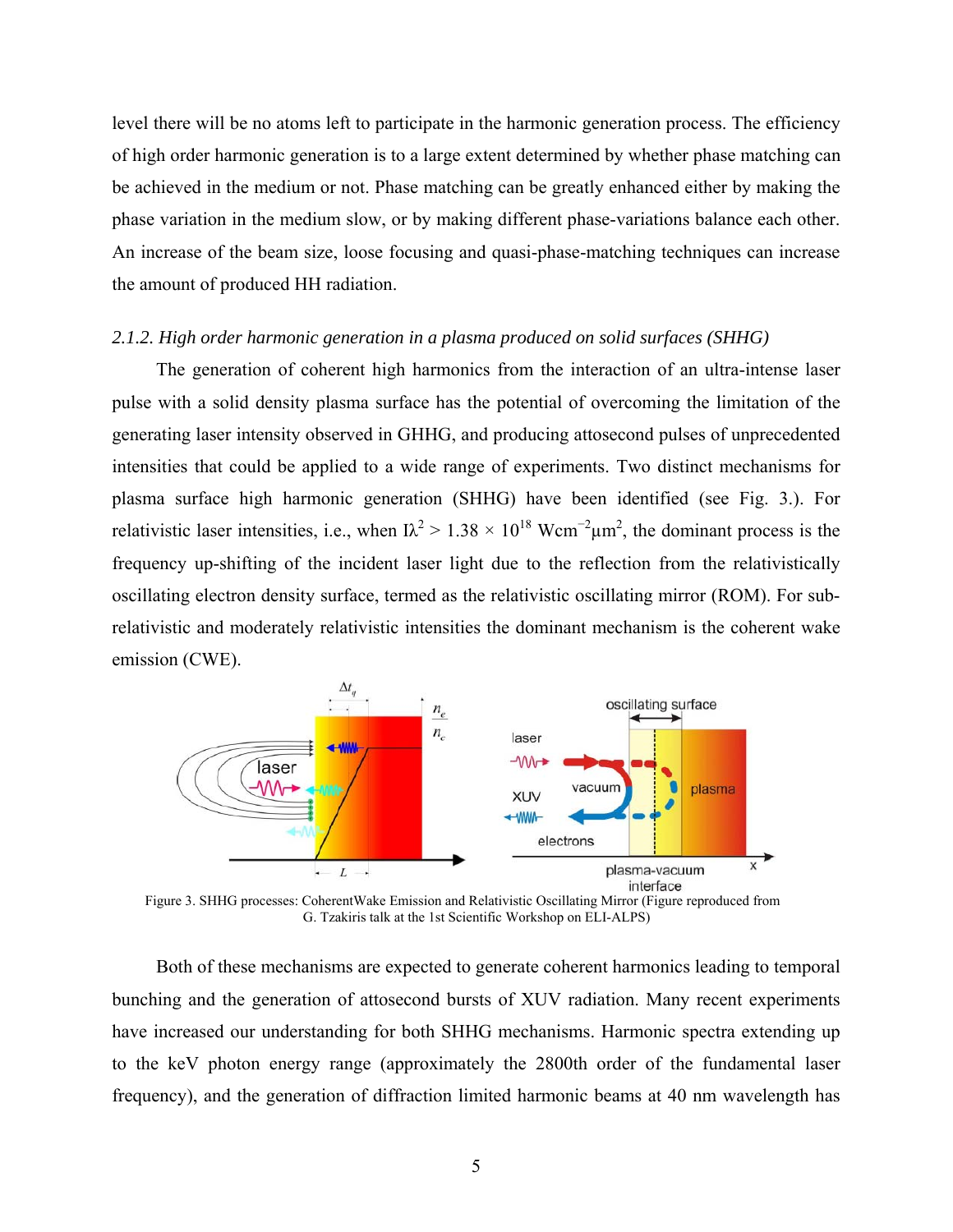been presented. An order of magnitude higher conversion efficiency in SHHG than in GHHG was also demonstrated. Using the technique of the second-order volume autocorrelation, a subfemtosecond temporal structure was observed.

Experiments so far have focused on characterizing the generated harmonics. If one wants to take surface harmonics to the next level, i.e., to use the generated radiation in a variety of applications, it becomes important to study issues such as transporting the beam, filtering the spectrum, suppressing the reflected infrared (IR) light from the target and increase the repetition rate to allow accumulation of many shots. Coherent broadband radiation down to 15 nm, capable to support synthesis of single pulses of 120 asec duration, and energy content in the sub-100 nJ range has been lately measured.

#### *2.1.3. Comparison of generation schemes*

Both HHG schemes have certain advantages and disadvantages over the other. Current assessment is summarized in the Table 1, while the currently available attosecond pulse parameters and the predictions for ELI-ALPS are summarized in Table 2.

| Gas medium                             | Plasma medium                                 |  |  |
|----------------------------------------|-----------------------------------------------|--|--|
| Simple generation setup                | More complicated setup                        |  |  |
| Well understood / controlled mechanism | So far less control on the generating process |  |  |
| High reprate operation                 | Currently only low rep rate achieved          |  |  |
| Small divergence                       | Large divergence                              |  |  |
| Low efficiency                         | Higher efficiency                             |  |  |
| Generating laser intensity limitation  | No laser intensity limitation                 |  |  |
| Limited to sub-keV range               | Extendable towards shorter wavelength         |  |  |

Table 1. Comparison of attosecond pulse generation processes (Table reproduced from G. Tzakiris talk at the 1st Scientific Workshop on ELI-ALPS)

| Source            | Spectral range     | Duration       | Pulse energy     | Peak intensity              |
|-------------------|--------------------|----------------|------------------|-----------------------------|
|                   |                    |                | at source        | at target                   |
| <b>GHHG</b>       | 20-100 eV          | 100 asec       | $1 \nPi$         | $10^{11}$ W/cm <sup>2</sup> |
| single pulse      |                    |                |                  |                             |
| <b>GHHG</b>       | $10-100$ eV        | $100$ asec     | $1 \mu J$        | $10^{14}$ W/cm <sup>2</sup> |
| pulse trains      |                    | 10 fs envelope |                  |                             |
| <b>SHHG</b>       | $10s$ eV - few keV | 900 asec       | $1 \mu J$        | $10^{12}$ W/cm <sup>2</sup> |
| current status    |                    | 40 fs envelope |                  |                             |
| <b>SHHG</b>       | $10s$ eV - few keV | 100-5 asec     | $100 \text{ mJ}$ | $10^{23}$ W/cm <sup>2</sup> |
| predictions (ELI) |                    |                |                  |                             |

Table 2. Present and predicted characteristics of attosecond pulses (Table reproduced from G. Tzakiris talk at the 1st Scientific Workshop on ELI-ALPS)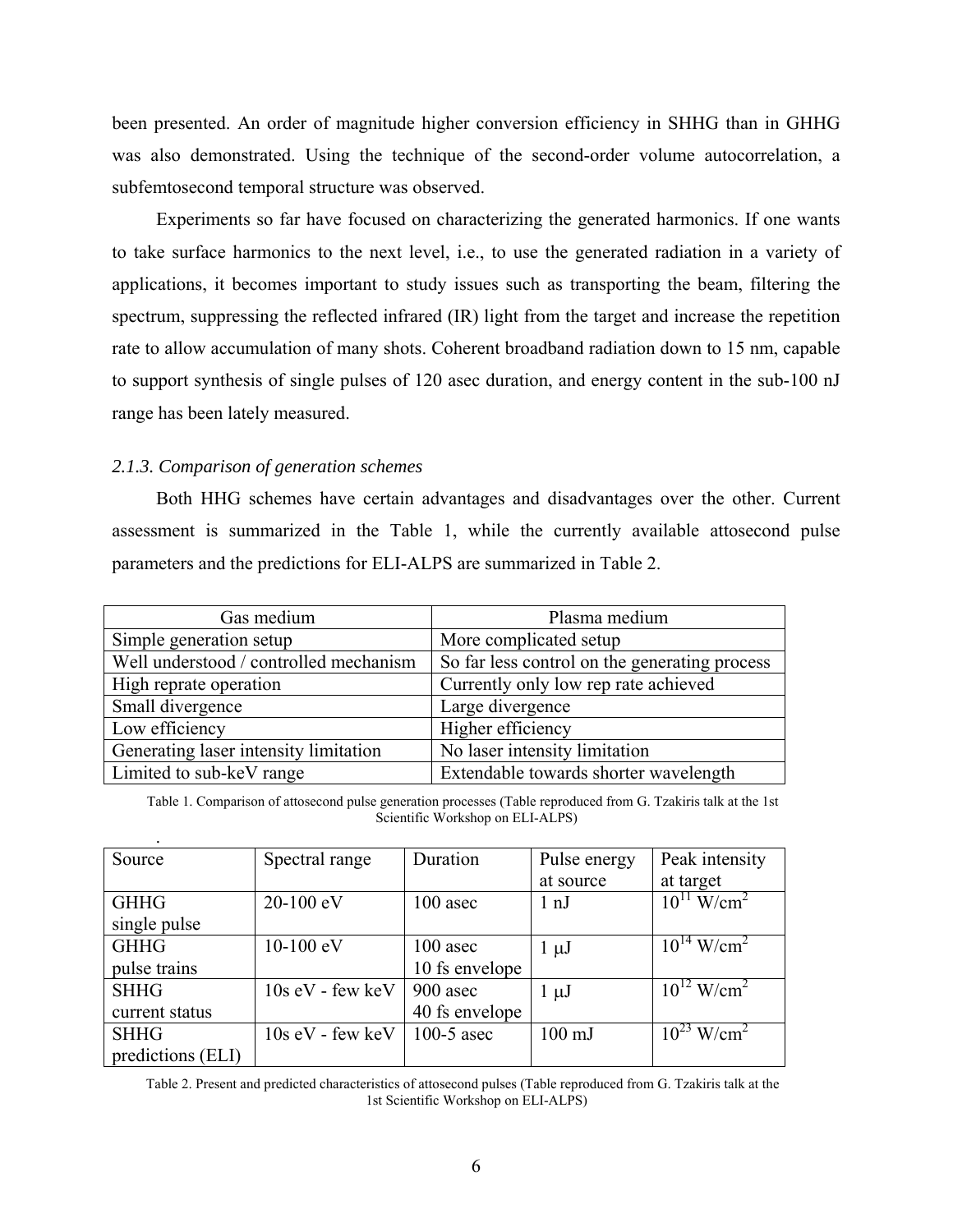#### *2.1.4. Monochromatised XUV beams*

Additionally to the attosecond range XUV beams, ELI-ALPS will offer monochromatised XUV pulses to users for a wide range of applications. From the broad spectrum of XUV radiation produced by high-order harmonic generation it is possible to isolate a single harmonic using a specially designed, time-preserving monochromator. This yields short (fs range) and tunable narrow-bandwidth XUV pulses, for ultrafast dynamics experiments spanning gas-phase chemistry, condensed-matter physics of complex materials.

#### *2.1.5 THz assisted atto pulses*

A recently proposed scheme for attosecond pulse generation relies on GHHG in presence of a strong dc or quasi-static electric field. The electric field interacting with the atom is increased in every second half-cycle, thus enabling the generation of higher-order harmonics, and as a consequence, attosecond pulse shortening. It also attributes to a break of symmetry between the half cycles, and thus reduces the number of attosecond bursts, helping the isolation of a single attosecond pulse. For a pronounced effect the electric field vector of the applied quasi-static field has to be extremely strong, on the order of (several) tens of MV/cm. The tremendous progress of the last few years in the generation of intense ultrafast THz radiation driven by femtosecond laser pulses has opened up the way towards achieving such extremely high field strengths. Optimized high-intensity THz sources will require infrared pump wavelengths in the range of  $1.5 - 2 \mu m$  or even longer. In order to facilitate experiments requiring extremely high THz field strength, and to allow utilization of the advantageous scaling properties of HHG with increasing wavelength, an IR beamline is planned together with HHG and THz generation stages.

## **2.2. Implementation (layout)**

In ELI-ALPS, attosecond bursts will be produced with laser pulses coupled out at various stages of the laser amplification chain. Both GHHG and SHHG processes will be utilized best suited for user specifications of the desired source. It is envisaged that the GHHG source working at 10 kHz and a moderate pulse energy will run as a user facility from the start of the ELI facility, whereas other attosecond sources will probably open in due time following technological advances.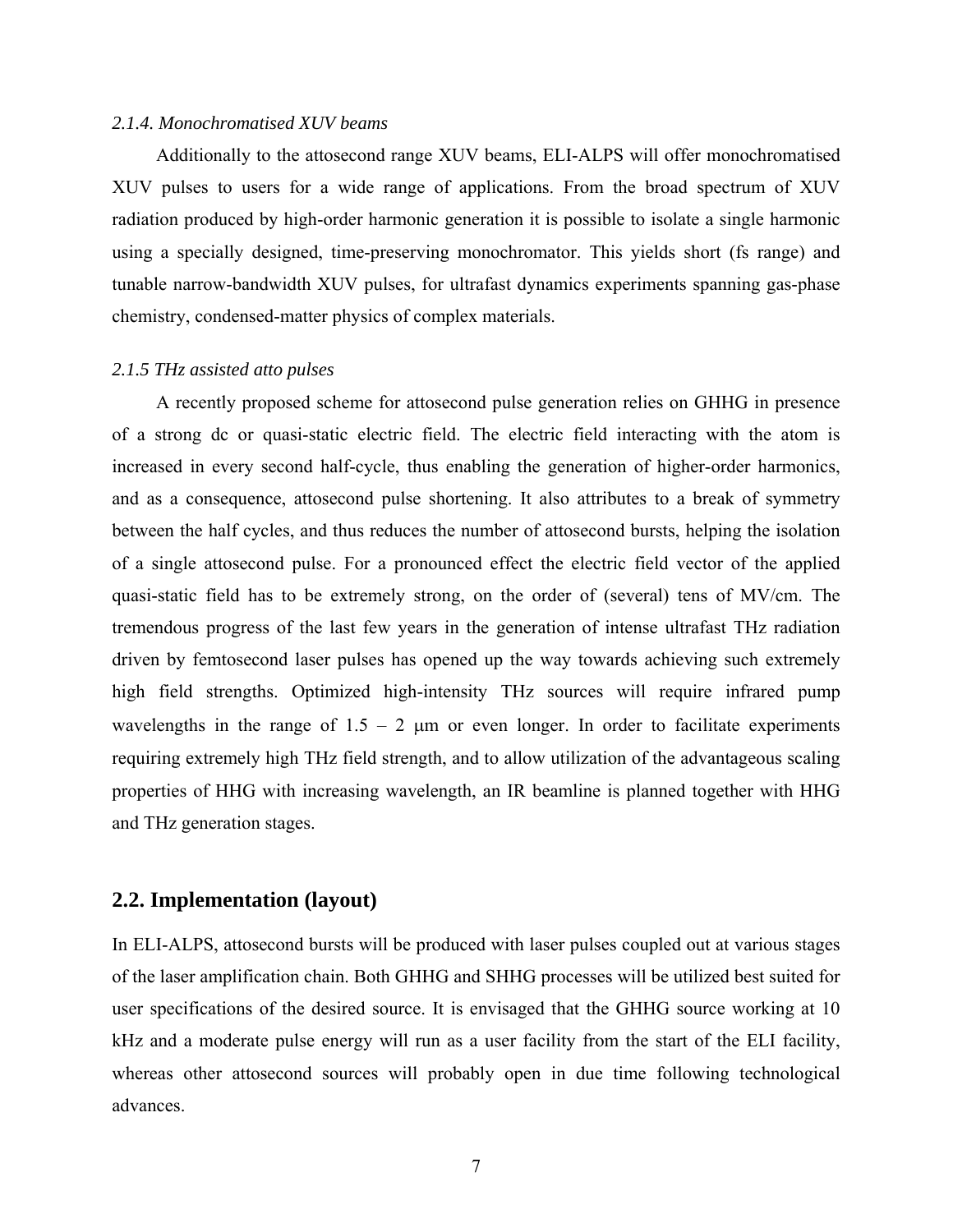We propose alternative HHG setups (see Figs  $4 \& 5$ ).

i) the high-reprate (10 kHz) arrangement will generate attosecond pulses at a moderate pulse energy, using medium range focusing. Few mJ pulses – synchronized with THz pulses or  $(2<sup>nd</sup>,$  $3<sup>rd</sup>$ ) harmonics of the IR laser pulse – will be focused into a static gas cell. The attosecond pulses – after filtering and/or recombination with the generating beam – will be refocused by a toroidal mirror for applications or characterization.

ii) loose focused GHHG will be implemented for higher generating pulse energies. Combinations with laser harmonics or THz pulses for this arrangement will also be enabled. For this scheme the possibility of harmonic generation in multiple gas jets – utilizing quasi phase-matching – will also be incorporated.



Figure 4. GHHG schemes

iii) plasma harmonics will be produced in a tight focusing geometry at gradual increase of the repetition rate with the advance of technology. In this arrangement the suppression of the IR beam traveling collinear with the harmonics shall pose a major challenge.



Figure 5. SHHG scheme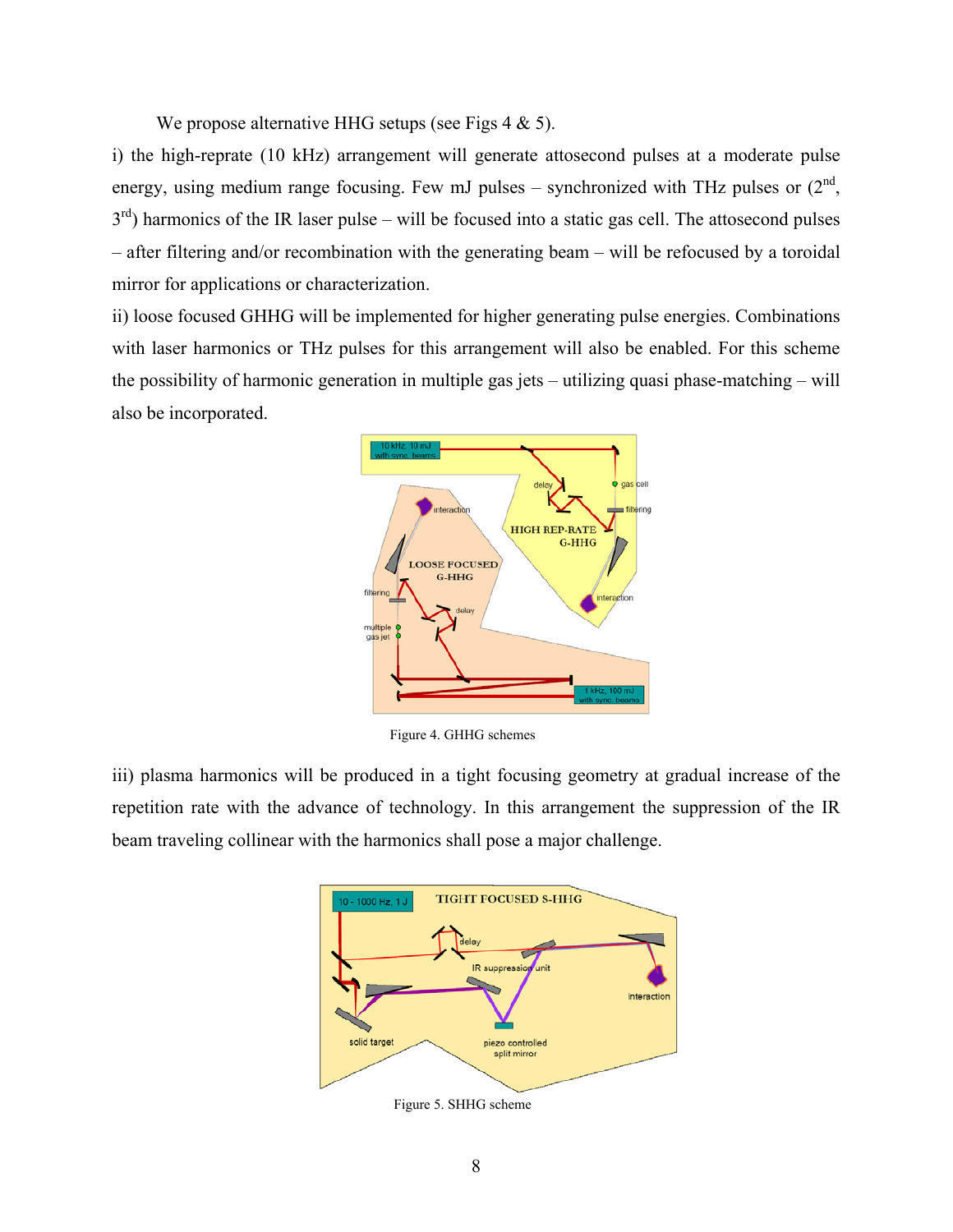## **2.3. XUV beam handling**

Attosecond pulses occupy the XUV and X-ray region of the electromagnetic spectrum. To apply these pulses to their full potential, beam handling (such as steering, beam splitting, focusing, compression, angular dispersion elements), pulse shaping and the characterisation techniques already known for femtosecond pulses need to be transformed to the new wavelength region.

## **2.4. Attosecond pulse characterization**

Pulse characterization in the fs domain rely on nonlinear optical phenomena, not directly translatable to the XUV. Presently there are both autocorrelation and cross-correlation (with IR) techniques used for attosecond pulse characterization.

## **2.5. Applications**

The laser beam delivery will be configured with high flexibility to allow generation of broadband or monochromatised XUV with a wide range of laser pulses. Also combinations with laser and secondary sources for pump-probe studies will be enabled. The combination of beamlines will be arranged as required by the specific user experiments.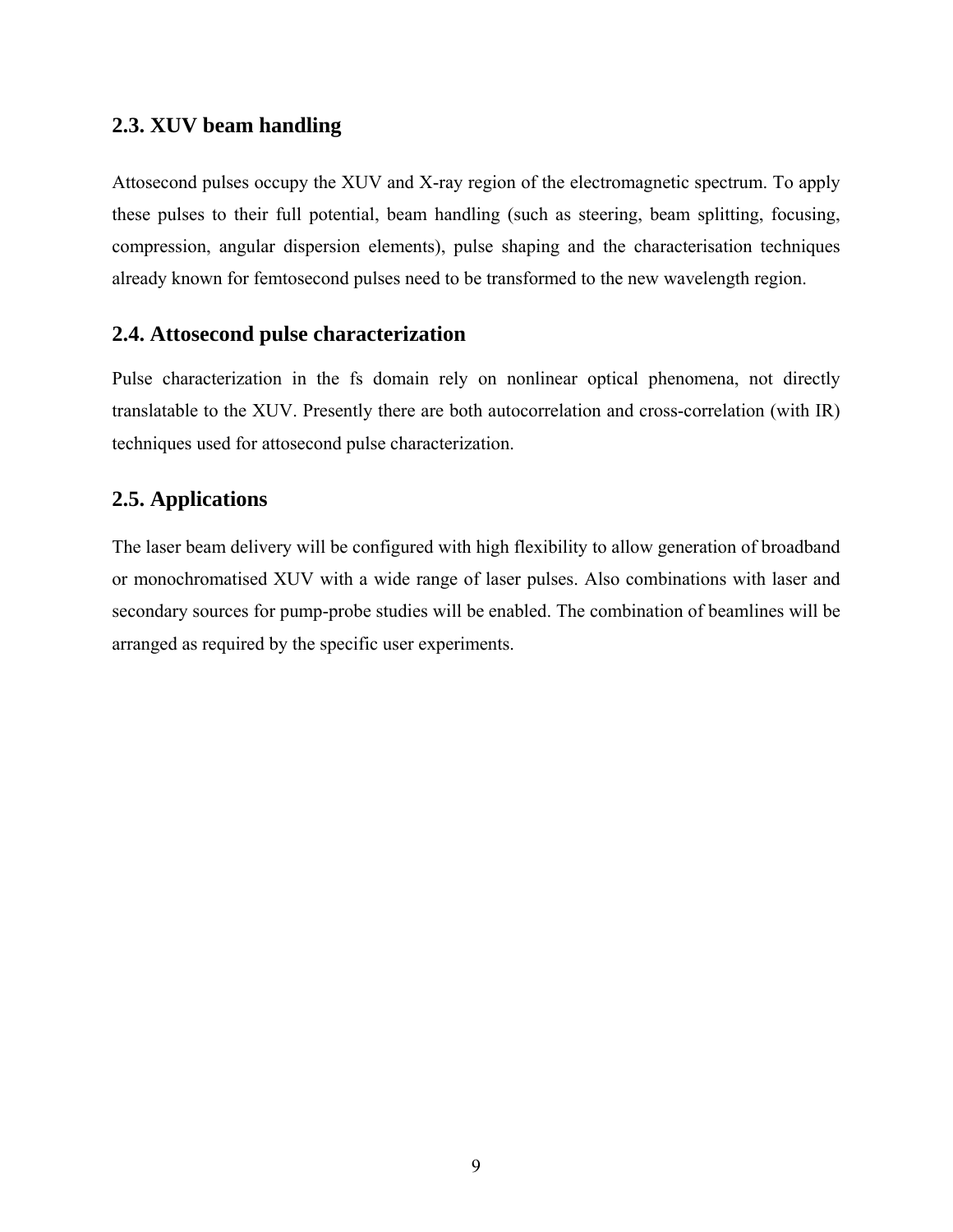## **3. High-Intensity Beamline**

#### **3.1 Introduction**

To meet the mission of ELI-ALPS as a world-leading center for multidisciplinary research, a high-intensity beamline is also required. The driver laser chain is planned to reach a peak power of about 10 PW at a moderate repetition rate of 0.1 Hz (more details are given in Section 4 on the primary sources). The applications will exploit the unprecedented flexibility offered by the laser and secondary source parameters in terms of repetition rate, wavelength (spanning the electromagnetic spectrum from THz to X-rays), pulse duration (from femtosecond to attosecond) etc. Besides of providing the possibility of multi-color, modular light, radiation and particle sources and a high level of European user accessibility, special care is to be devoted to offer services of the highest standard for users in terms of in-house expertise, diagnostics, target fabrication, electronic and mechanical workshops and providing a standard set of high-quality equipment. These features would distinguish the 10 PW beamline of ELI-ALPS among the other national 10 PW lasers, which are likely to start operating also around 2015.

Once this high intensity beamline is established, independent experimental studies are also planned directly with the laser pulses or indirectly with generation of other secondary sources. Besides the research on different amplification schemes, coherent beam combination experiments will be carried out to assess technologies for the final ELI goal of a 200 PW facility.

#### **3.2 Sources based on the high-intensity beamline**

The high-intensity beamline will serve as a driver source for versatile radiation and particle secondary sources. The unique feature of these sources will be their broad spectrum in terms of available photon and particle energy. Particularly, ultra-bright sources of high-energy radiation will be available also for users. Also, different stages of the laser chain will be directed to various output ports. The following group of sources is planned:

#### *3.2.1 Short wavelength radiation sources*

Femto- and attosecond X-ray pulses will be generated via solid high harmonic generation (SHHG) detailed in Section 2 above. These efforts will be focused on both source development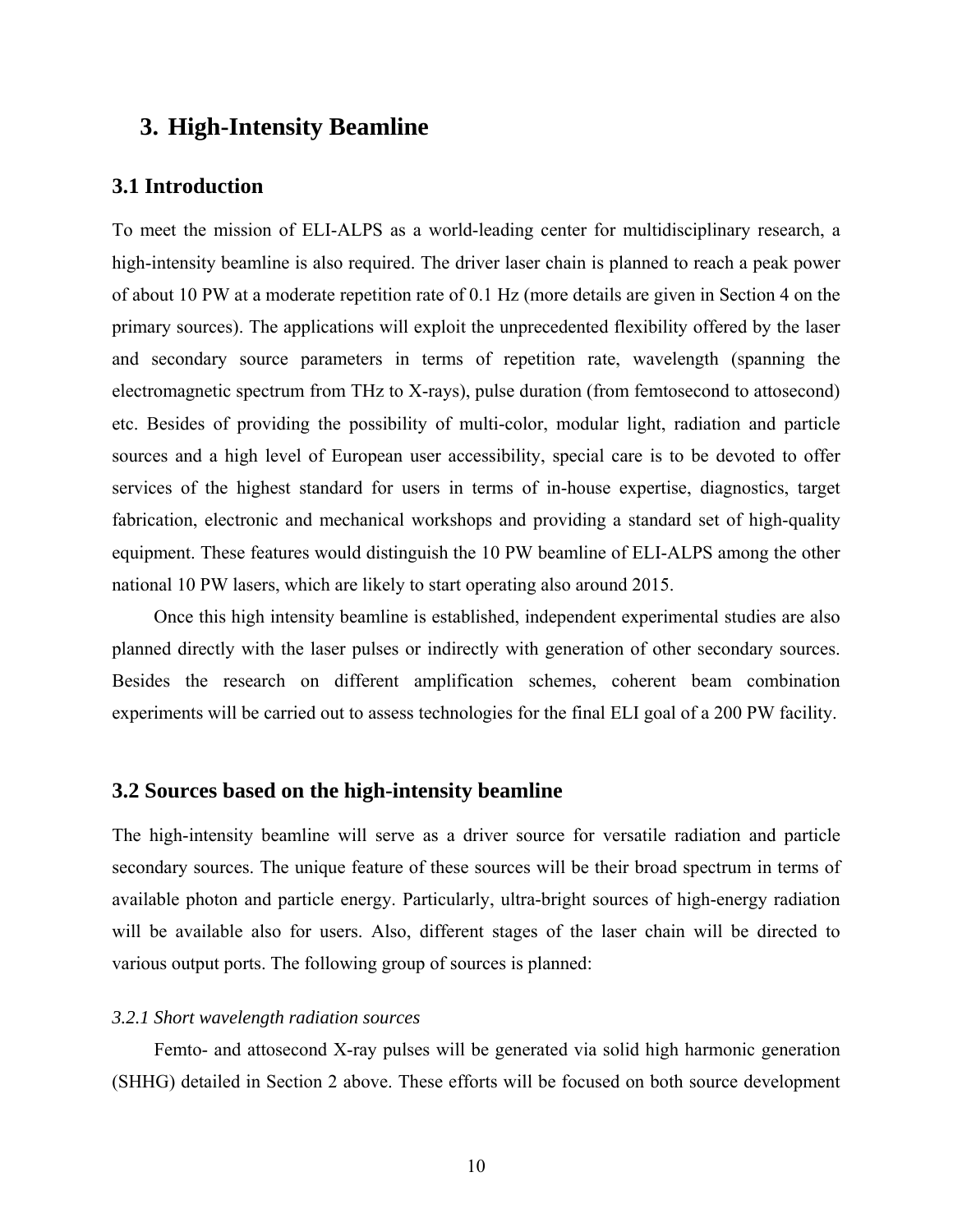(investigating scaling laws, optimizing targets for high repetition rate operation etc.) and on constructing a user access source based on the state-of-the-art of SHHG technology.

There is a strong need from the users for x-ray sources with ultrahigh intensity, photon energy on the multi-keV (10 keV) scale, and fs or sub-fs temporal resolution. Such sources have promising applications in many fields of science and technology, such as structural biology, medicine, materials sciences, time-resolved structural studies, etc. Laser-driven x-ray sources allow good complementarity with accelerator-based sources. Currently, only gas HHG is sufficiently developed for being suitable for user facility operation. However, the available photon energy is limited  $($   $\leq$  3 keV), which limits application possibilities. Other promising x-ray sources, such as x-ray free-electron lasers driven by laser-accelerated electron beams or Thomson scattering, can produce higher photon energies. However, currently these techniques are at the proof-of-principle stage. Once the high-intensity beamline is operational, reliable x-ray sources will be implemented as user facilities, depending on the progress of technology development.

#### *3.2.2 Particle beams*

Ultrafast particles (electrons, protons and ions) will be generated to serve fundamental and applied research as well as biomedical applications. The distinctive feature of the Szeged facility will be the presence of the few-cycle driver laser of the attosecond beamline with 1 J pulse energy and 1 kHz repetition rate. This enables high repetition rate particle (especially electron) acceleration experiments that would be highly interesting for a number of groups active in the field of laser plasmas and particle physics. Additionally, because of the synchronization possibility with the attosecond driver beamline, generation of more "standard", low-repetition rate secondary particle sources in the high intensity beamline should not be excluded but the main emphasis will be put on user accessibility and not on source development. Therefore, stateof-the-art of user-accessible secondary source options will have to be re-assessed in 2013 to enable the finalization of the target areas of the high-intensity beamline. Potential users in medicine, ultrafast science and industry will be contacted in due course to assess user interest and finalize source requirements. This way, experiments aiming at applications such as the hadron therapy of cancer with energetic particle beams will also be made possible. This means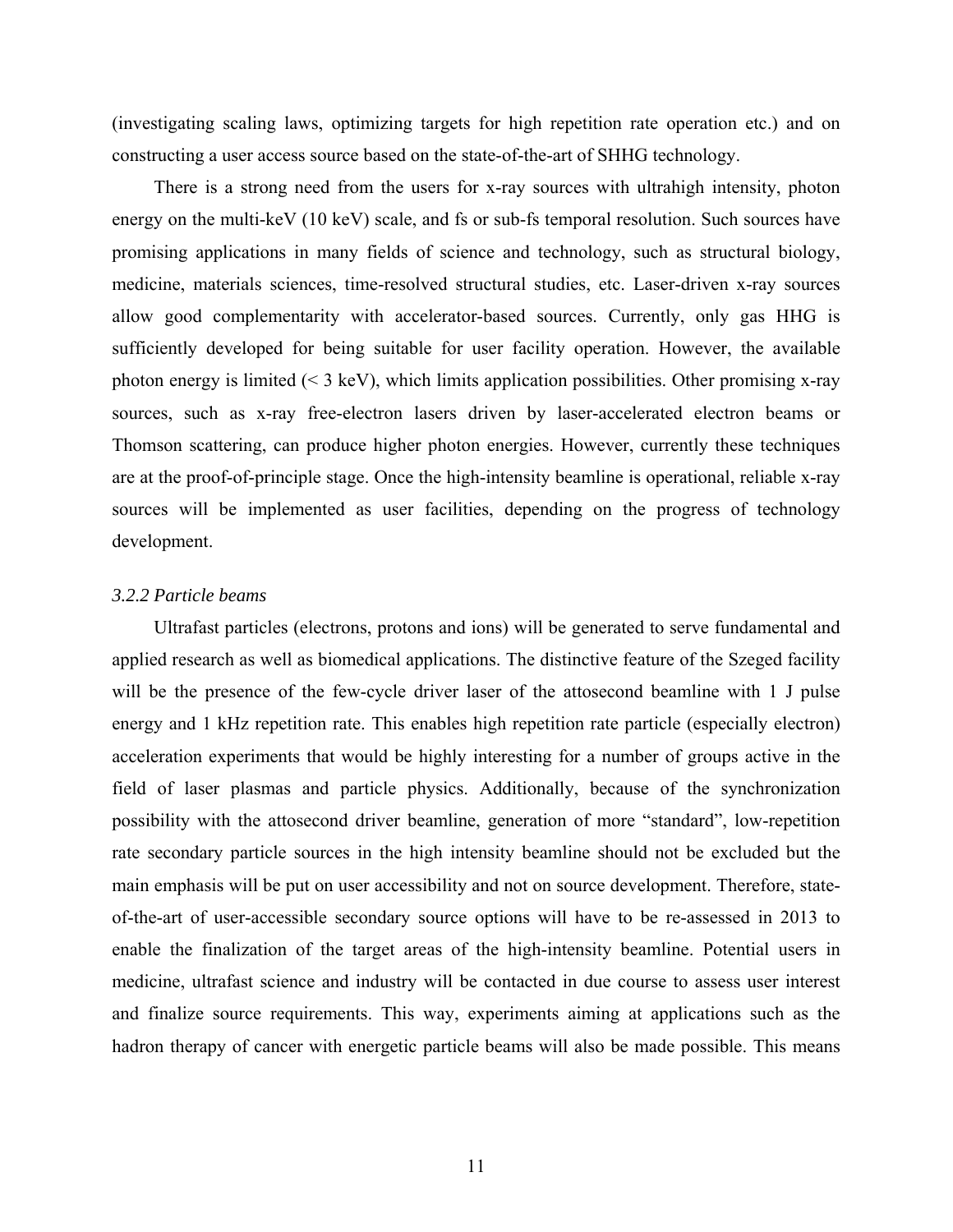that particle acceleration target areas will be fed by both the attosecond driver and the high intensity beamlines depending on the secondary source requirement for the given application.

#### *3.2.3 Laser output ports*

The focused ultrahigh-intensity laser pulses will also be available for fundamental (partially time-resolved) studies of laser plasma interactions and exotic physics applications. The goals here will be partly technological since novel focusing and coherent beam combination methods will also be investigated in order to exploit the full power of the 10 PW beam to produce the highest focused intensities.

## **3.3 Experiments with primary and secondary sources of the high-intensity beamline**

The distribution of the target areas will offer unique possibilities for the combination of laser beams from all parts of the facility. Hence, a versatile beam delivery matrix is to be designed in order to maximize functionality and flexibility for unique experiments with multi-source inputs. Ongoing discussions with experts and potential users will clarify the desired parameters of secondary sources of high-energy particle beams and ultrashort pulsed electromagnetic radiation spanning the THz to X-ray spectral domain. The specifications will include the necessary laser parameters for each secondary source (intensity, pulse shape and length, contrast, repetition rate etc.) as well as the feasible secondary source parameters.

Primary laser sources from the amplifier chain (both split-out and final stage beams) will be used either by source development units of SHHG (see Section 2), high repetition rate electron beams and low repetition rate electron and proton/ion beams. The main development issues to be solved here will be the construction, optimization and benchmarking of a suitable target for SHHG and high repetition rate electron beams, therefore dedicated areas will be made accessible for these purposes.

A user accessible SHHG source with a number of user stations can also be based on the high intensity beamline since the output of lower repetition rate duty amplifiers will enable less demanding target solutions. Therefore, user experiments in the fields of physics, material science and biology are envisaged with femto- and attosecond X-rays with  $> 3-4$  keV photon energy using outputs of the high-intensity beamline.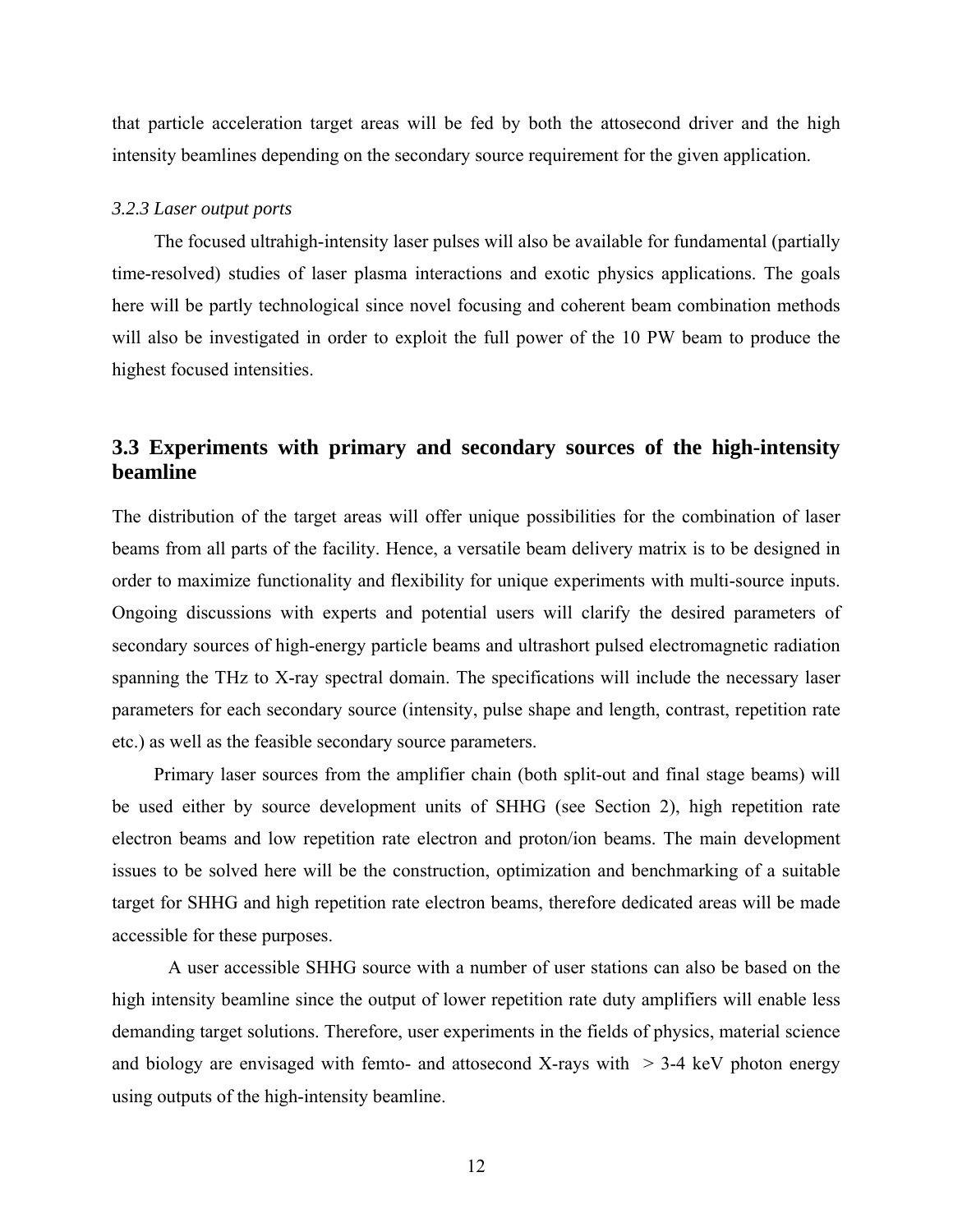## **4. Target areas**

Here the design principles of beam delivery system and the target areas (TAs) are outlined. A schematic layout of the TAs will also be given. In general, the course of compiling the ELI-ALPS White Book will allow discussions on the still open questions and finalize the high intensity beamline and target areas layout.

#### **4.1 Design criteria for the target areas**

In order to make possible time-resolved pump-probe studies with a wide range of radiation and particle sources, a set of design criteria has been established.

#### *4.1.1 Modularity*

The layout of the target areas should offer the highest degree of modularity in terms of secondary source and user station layout. Since the installation of secondary source target chambers and the subsequent user stations will take place in 2015, one has to consider the option of complying with those secondary source generation schemes that are currently not fully developed. This is especially important in the field of high repetition rate (100 Hz…1 kHz) particle acceleration and related radiation sources. Target areas should also offer further extendibility including blind vacuum ports for chamber extensions and additional user stations, movable radiation shielding units etc. Details of these engineering solutions will have to be worked out during the design phase by a joint national and international engineering team having experience in the construction, extension and operation of large-scale research facilities.

#### *4.1.2 Flexible laser beam delivery system*

A sophisticated laser beam delivery system will have to be developed in order to enable laser beams at different amplifier stages of both beamlines to be transported into different target areas. A typical example of this requirement is SHHG source development experiments described in section 2, where driver laser pulses from both the attosecond laser and the high-intensity laser beamline should be available. As for which driver source will be utilized will highly depend on the repetition rate of the laser source that can be used for the SHH generation. The optimum repetition rate for this application is highly dependent on the solution of renewing the target.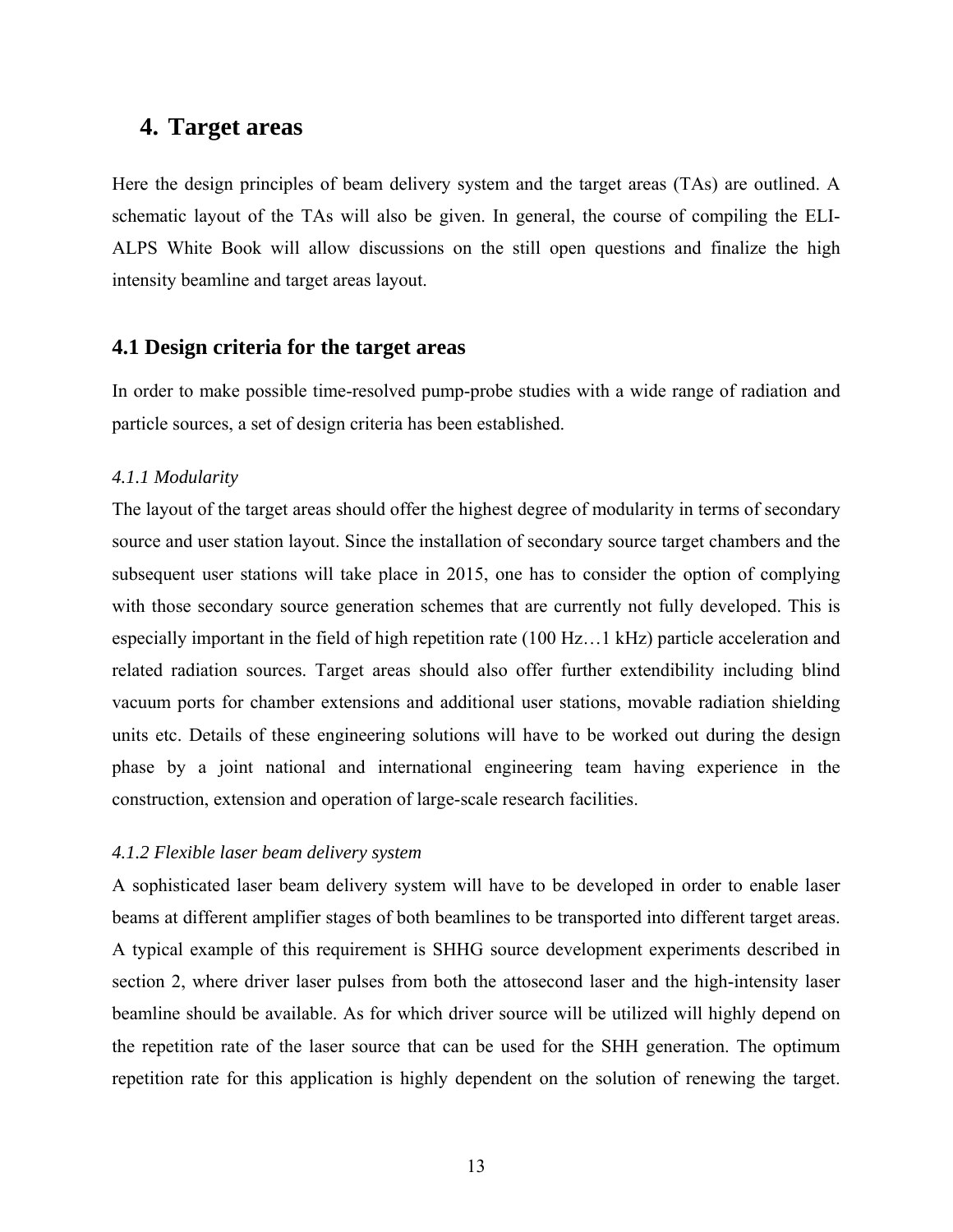Several leading groups are intensively working on different schemes to find a suitable target for high repetition rate SHHG. One can only determine the suitable repetition rate for these experiments after knowing the actual status of these projects in 2014. Therefore, the laser and experimental halls including the target areas will have to be planned with suitable, complex beam delivery systems and later flexibility.

Another example is the generation of high repetition rate electron beams (possibly with 1 kHz repetition rate). Here, the electron acceleration experiments will be first tested with a lower repetition rate split-out from the high-intensity beamline, whereas full source specifications will be achieved with the final duty output of the attosecond driver beamline.

Therefore, it is foreseen that laser pulses of various energy level and repetition rate will be coupled out after each major amplification stage of the high-intensity, 10 PW laser chain, and steered towards the target areas. Since some split-outs in the chain may require separate laser pulse vacuum compressors, the exact outcoupling positions will be determined in due course according to the given application and user/industry requirements, to be assessed during the preparatory phase of the ELI ALPS project with the help of international experts and prospective users.

#### *4.1.3 Separated user access and R&D units*

User access source units and source development units should be separated to allow effective technology developments. Since the ELI-ALPS beamline facility will rely on cutting-edge technology, besides scientific experiments with existing sources also emphasis is put on source development. It is currently especially the attosecond community in Europe that is involved in the source development efforts in ELI ALPS. Source development of other secondary sources that are not primarily attosecond sources, such as particles, free-electron laser based radiation sources etc. will be the main task of the Czech ELI facility. However, because of the synchronization possibility with the attosecond driver beamline, generation of these other types of secondary sources in the high intensity beamline should not be excluded but the main emphasis will be put on user accessibility and not on source development. Therefore, state-ofthe-art of user-accessible secondary source options will have to be re-assessed in 2013 to enable the finalization of the target areas of the high-intensity beamline.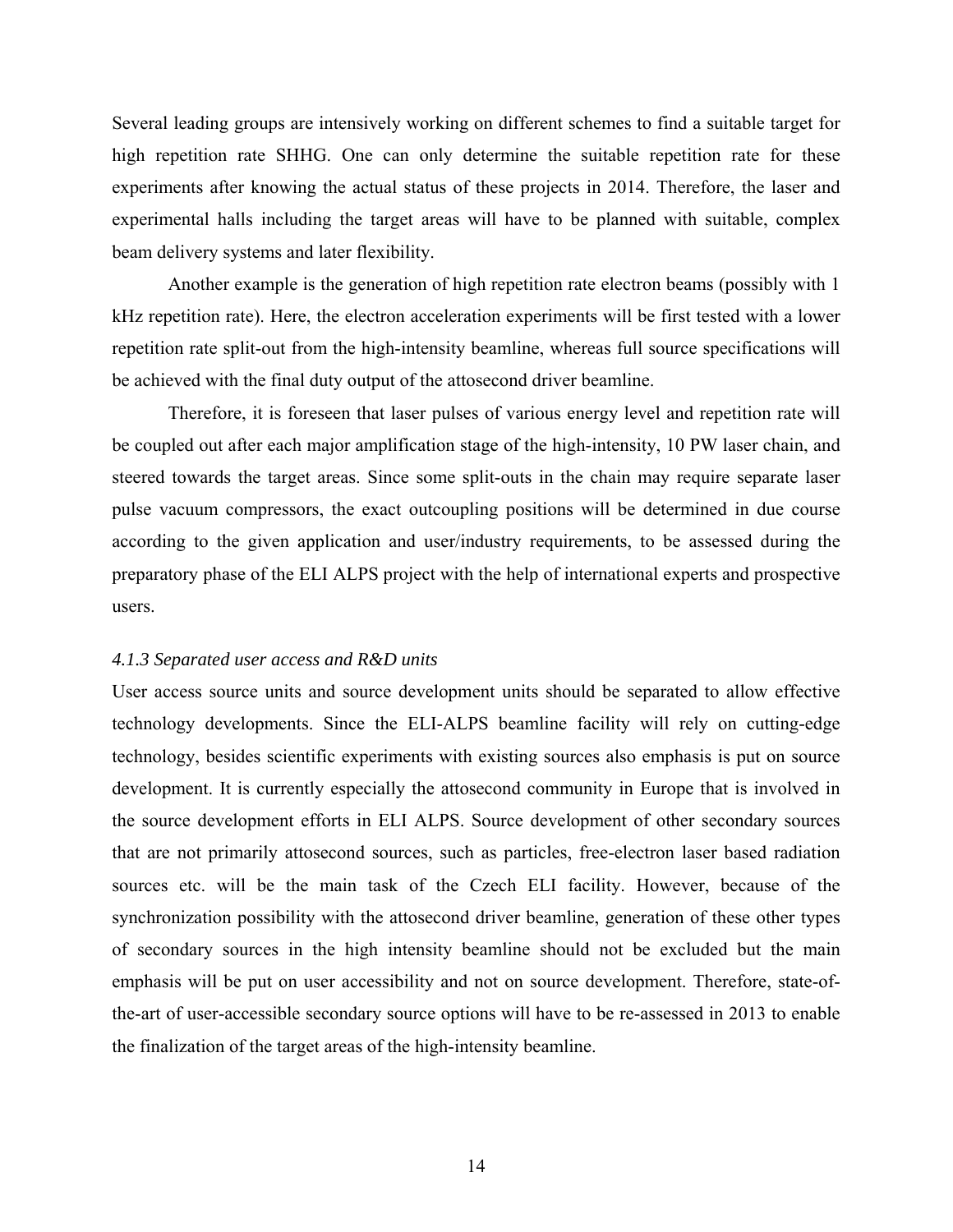#### *4.1.4 Synchronised beams from the two laser beamlines*

Synchronized input from both laser beamlines should be possible. This will be enabled by running both beamlines from a single front end (which would be one of the identical, duplicated front ends of the facility, see Chapter 5). Further active and passive measures will have to be taken to enable synchronization between the beamlines including vibration isolation of the building, the optical tables and component mounts, the full enclosure of beam paths, active path length stabilization in different laser units, temperature stabilization of the experimental halls etc.

#### *4.1.5 Target areas with different radiation protection*

It is necessary to differentiate between the target areas and experiments with respect to the level of necessary radiation protection, beam dumps etc.. The less demanding TAs will enable a more versatile layout that can be reconfigured more easily for different types of experiments. Target areas for electron acceleration will necessitate complex measures for beam dumping and shielding which will also be made as flexible as possible within the available limits (see Chapter 4.4).

## **4.2 Target area layout**

The beam distribution and the layout of the target areas are determined by the number of the outcoupled laser beams, their output parameters, and the desired secondary sources. As discussed in Section 5, besides the laser chain depicted in Fig.1 alternative schemes are also considered. As the TA layout strongly depends on the design of the laser chains, various alternatives may have to be considered for the TA design, too. However, there are also features, which are independent of the details of the laser design.

A TA layout corresponding to the laser system described in Fig 1 is shown in Figure 6. According to the expected radiation dose and the required shielding three groups of target areas are identified.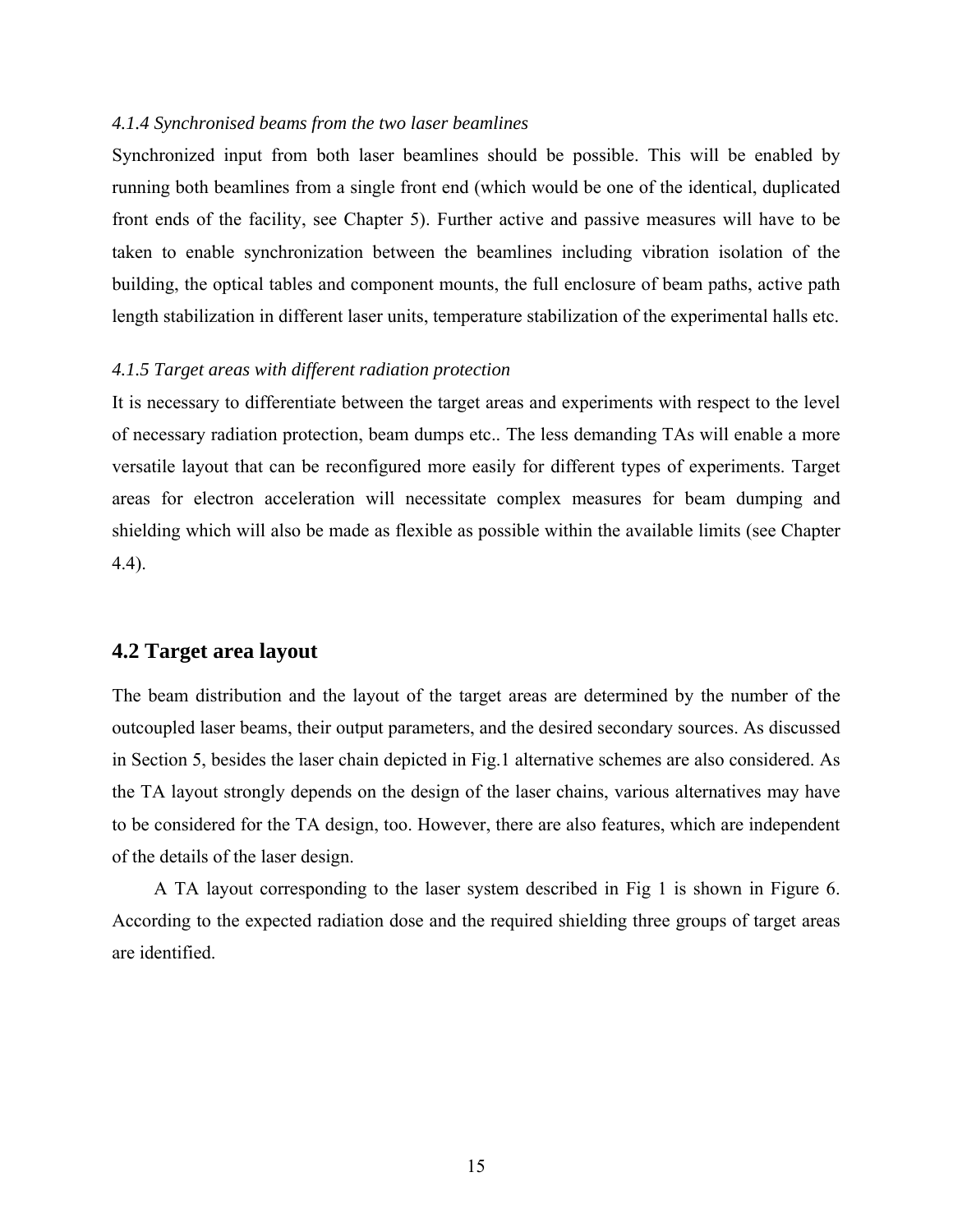

Figure 6. Layout of the target areas. The indicated laser parameters are compatible with the laser scheme in Figure 1..

- i) Experiments with no radiation hazard can be carried out in the **non-shielded environment**, which is also the most flexible in terms of experimental arrangement and beamtime distribution. The secondary sources available in these TAs include GHHG sources with moderate photon energy and longer wavelength radiation such as THz and IR. One of the GHHG sources uses medium focusing, the other loose focusing. The GHHG sources can be used stand-alone, in combination with the driving laser sources or in combination with the THz source (for THz-assisted attosecond generation). In addition to this, the high-intensity THz source can also be used stand-alone or in combination with the driving laser pulses.
- ii) Experiments producing low radiation doses can be carried out in the **group of TAs with moderate shielding**. In this case we will try to maintain maximum possible flexibility by using movable (non-permanent) shielding walls and shielding blocks. The reconfiguration of the shielding in one of the experimental stages will not affect work at the other stages. These assumption will be verified by radiation protection simulations during the preparatory planning phase of the ELI-ALPS facility. The secondary sources available in these areas are high-photon-energy x-ray sources (surface-HHG, and possibly also incoherent x-ray radiation) and sources of laser-accelerated protons and ions. Also pulses from the driving lasers will be available for pump-probe type studies in the experimental chambers.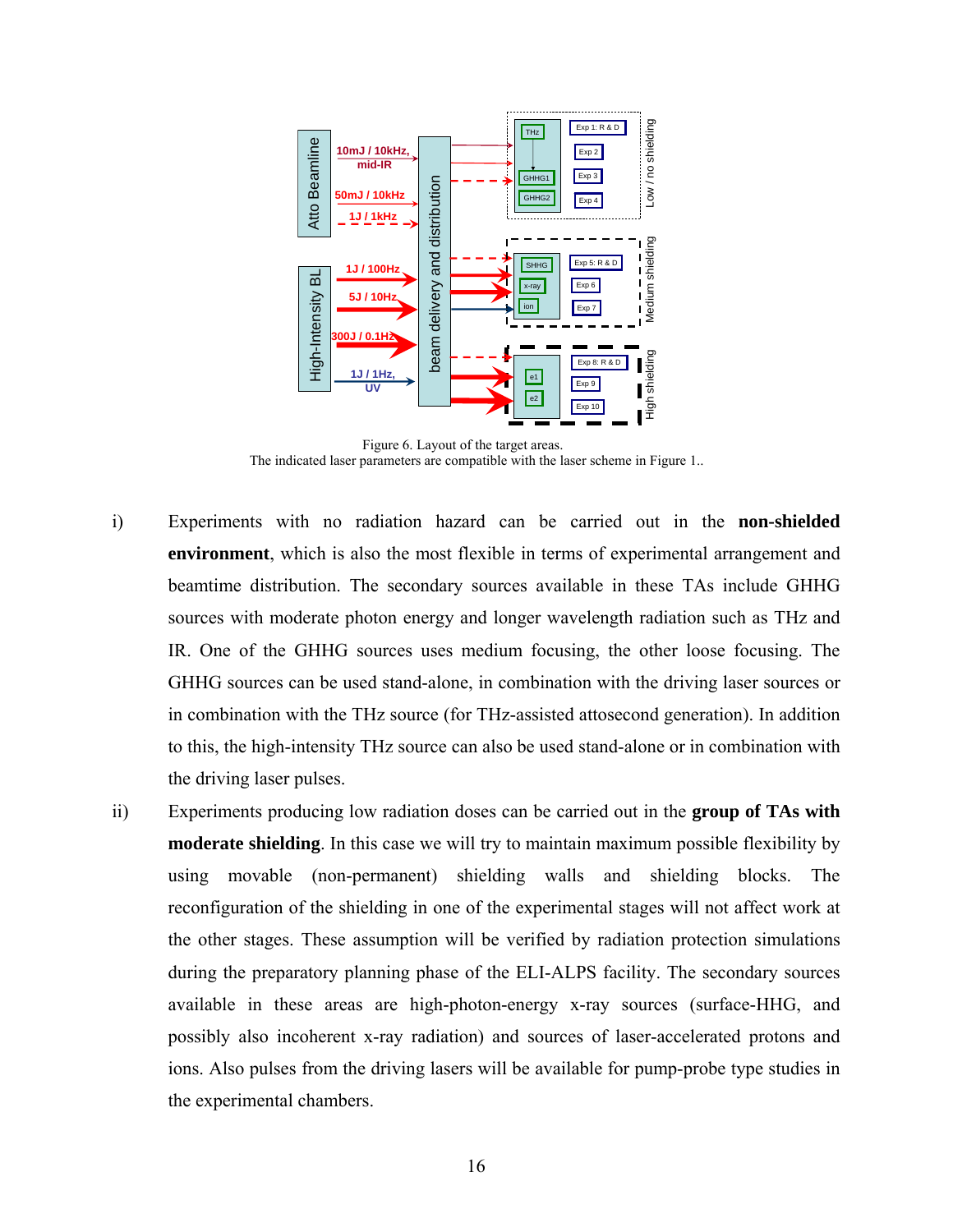iii) Experiments, primarily on laser-accelerated electrons, with high radiation risk will be located in the **highly protected TAs**. A key feature will be the availability of kHzrepetition-rate electron bunches besides electron sources with large bunch charge or higher energy but with lower repetition rate (10 Hz or 0.1 Hz). This requires the availability of (at least one of) the attosecond beamline(s) as well as that of the highintensity beamline for electron acceleration. To allow fully independent work at the experimental stages the shielding geometry should allow access to all of the experimental stages while experiments are running at any stage(s). Knowing proposed multicomponent beam dump and shielding solutions discussed in WP6 of ELI-PP, fulfilling these requirements can be a substantial challenge.

According to this classification, around three experimental areas are planned at each level of shielding, in accordance with the general principles given in Section 4.1. The four experimental areas in the non-shielded TAs may allow for more flexibility in experiments and in combination of (primary and secondary) sources. In each group of TAs one of the experimental areas is devoted to source development supporting future updates of the secondary sources and the implementation of new technologies.

#### **4.3 Instrumentation**

Target area instrumentation will be provided for user and source development groups using the facility. This will include standardized vacuum elements, pumps, control systems and instrumentation (gauges, signal processing electronics, amplifiers, oscilloscopes etc.) to be worked out together with the Czech and Romanian facility teams. The availability of diagnostics tools especially for the secondary sources are of crucial importance for the user experiments. Since such devices or setups are integral and indispensable parts of all experiments the detailed design of the secondary-source/experimental chambers should take this requirement into account. Some of the diagnostic tools might need considerable space (e.g. electron spectrometer) or additional chambers, therefore they may effect the design of the target areas, too.

We also plan to set up a state-of-the-art target fabrication laboratory to enable the generation of targets for demanding applications for high repetition rate laser sources. Auxiliary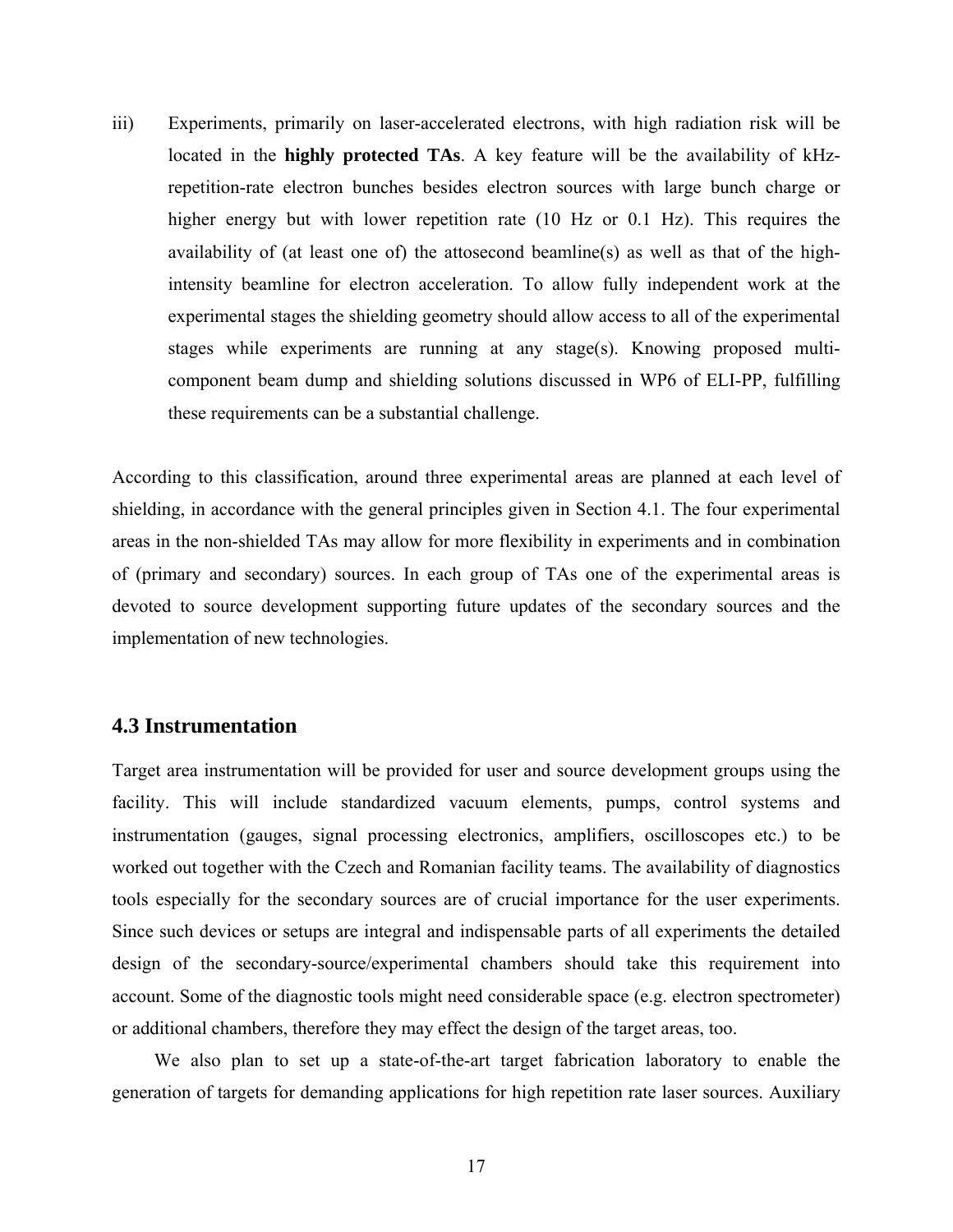service units for staff and users will include a chemistry laboratory, a mechanical and an electronic workshop and a computer facility specializing in measurement data acquisition and evaluation as well as laser, safety and target area control systems. The latter group will both develop control interfaces for daily operation and serve user needs during specific experimental campaigns.

#### **4.4 Radiation protection**

As already mentioned in Section 4.2, radiation protection in the target areas is a key issue. An international expert team will be organized at an early stage of planning the ELI-ALPS infrastructure to deal with this challenge. During the planning phase there will be continuous interaction between source design, building design and radiation protection experts. The radiation protection system shall be fitted to the requirements of highest flexibility in user facilities. Modular and flexible shielding blocks will be used. Results of the meetings and discussions within Workpackage 6 of the ELI Preparatory Phase activities are particularly valuable for this purpose. The expertise from other fields of science such as that from synchrotron and accelerator community should be utilized as well.

Radiation protection measures will be planned according to the ALARA principle (as low as reasonably achievable). This means that the justifiable radiation exposures resulting from practice must be reduced to the lowest level possible considering the cost of such a reduction in dose. One must also take into account and enforce dose limits which involves setting upper limits on the dose that may be received by any member of the institute from all man-made exposures other than medical exposures.

After determining the laser input parameters, one can simulate light-matter interaction and the generated particles with the OSIRIS code including energetic electrons, protons, ions, muons etc. After this, beam dumps and shielding elements can be designed with the FLUKA code. Some sophisticated beam dump solutions have already been developed for the Czech ELI facility, the results of which can be optimally utilized and adapted to the target areas of the ELI ALPS facility. One also has to consider the possible activation of shielding materials and carry out life cycle analysis. Particles generated during high-intensity light-matter interactions can also activate air, water and solid materials which has to be considered in the building engineering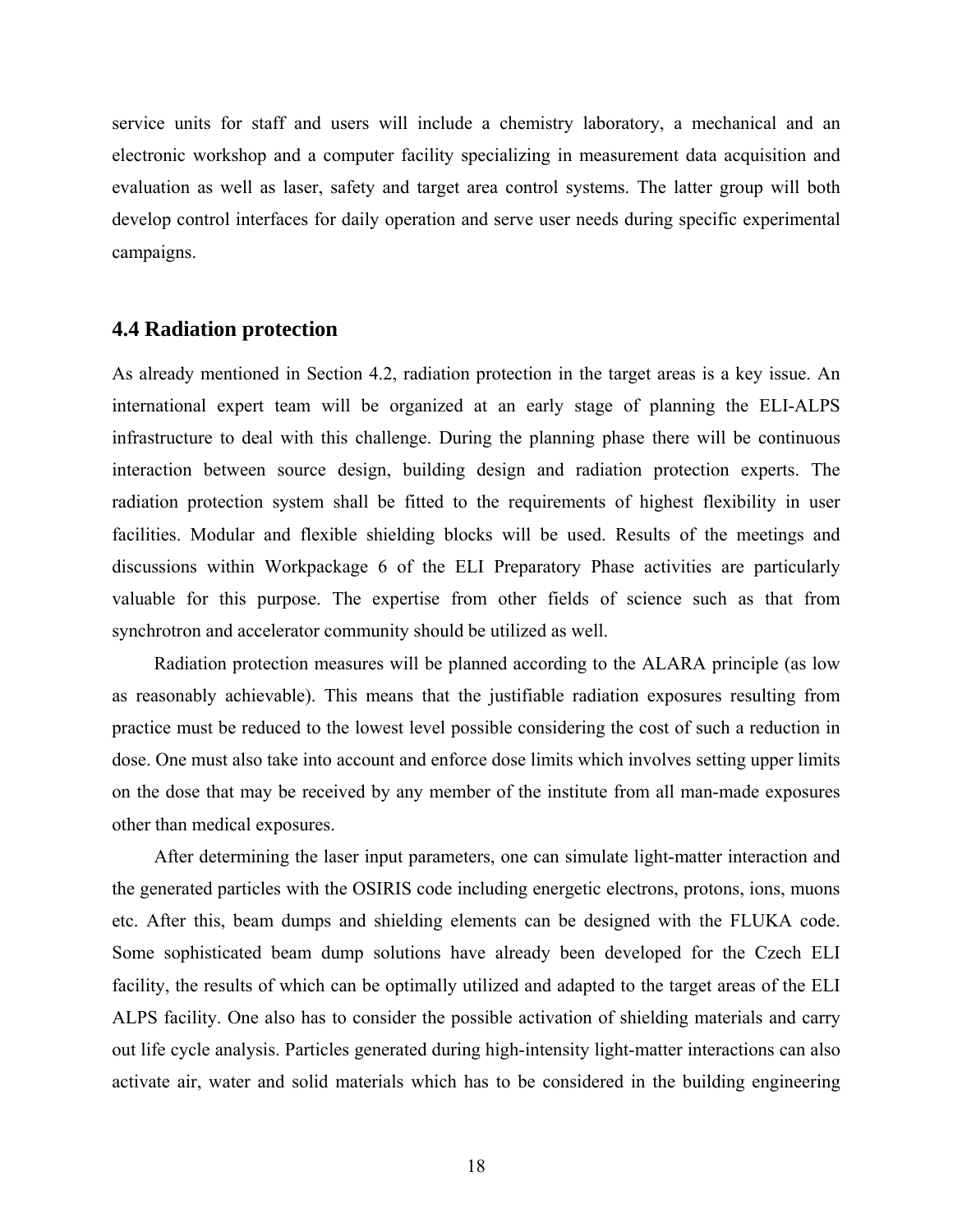designs, especially in that of venting and heating of the experimental halls. Extraordinary events, such as unexpected power loss resulting in the switching off of guide magnets and short-lived particle beams hitting the vacuum chamber walls etc. also have to be considered. During normal operation particle beams will be absorbed by a complex and individually designed system of beam dumps and shielding layers made up of multiple materials including steel, grafite, borated polyethylene and concrete. The activation of shielding materials has to be considered and it has to be determined with preliminary calculations what is the amount and handling procedure of potential nuclear waste produced in the facility.

The facility must be equipped with a full radiation protection monitoring system including active and passive detectors and counters. By the time of facility commissioning, staff and user access rules to the target areas have to be determined in order to minimize exposure and training has to be provided for all those involved. Access to target areas will be possible only with an access control system that is connected to radiation monitoring devices. The facility premises and the environment also has to be controlled regularly and soil, water and vegetation samples have to be taken at nearby control points in order to determine potential exposure.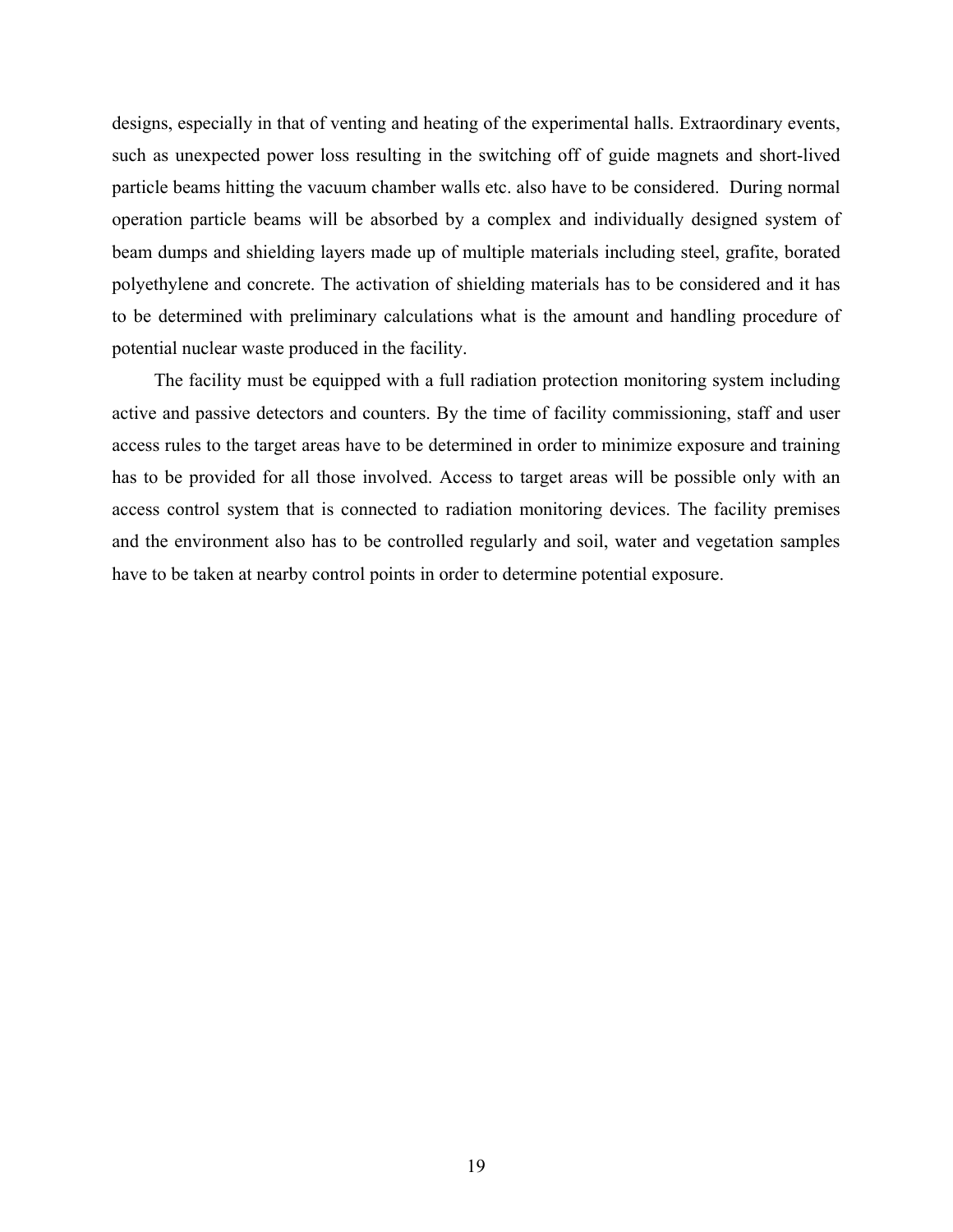## **5. Primary light sources – laser chains**

## **5.1 Introduction**

Keeping in mind the request from the scientific case of the Facility, due to the very restricted time constraints, compromises are needed between a "dream beam", requiring considerable R&D efforts, and a state-of-the art solution, which relies on available industrial products. The margin is hence narrow: we need to industrially contract as many products and R&D tasks as feasible, and contract the scientific community (including ELI-ALPS itself) only to tasks which are scientifically challenging but industrially uneconomical. Thus, the basic aim of this chapter is to show and design systems, which satisfy the scientific demands, then analyse them how feasible is their implementation by December 31, 2015.

## **5.2 Version 1: a 5J / 1 kHz and 10 PW / 0.1 Hz dual laser chain**



Figure 7. The initial schematics of the laser systems of the ELI-ALPS Research Infrastructure.

In order to satisfy all the basic design criteria driven by application of laser pulses, the scheme in Fig. 7 was first developed. The two laser beamlines will have identical early front ends, consisting of a carrier-envelope phase (CEP) stabilized, Ti:S based commercial laser system working at 800 nm and with 1 kHz repetition rate. The diode-pumped solid-state (DPSS) pump laser at 1.03 µm as well as a 1.5 µm satellite amplifier for THz generation will be fed by a part of the 5 mJ, sub-30 fs laser pulses. The seed pulses for both the attosecond driver chain at 900 nm central wavelength and for the 10-PW chain at 800 nm will be generated from the largest part of the commercial system through spectral broadening and subsequent cross-polarized wave generation (XPW) filtering, so that few cycle, high temporal contrast laser pulses enter the optical parametric chirped pulse amplification (OPCPA) stages.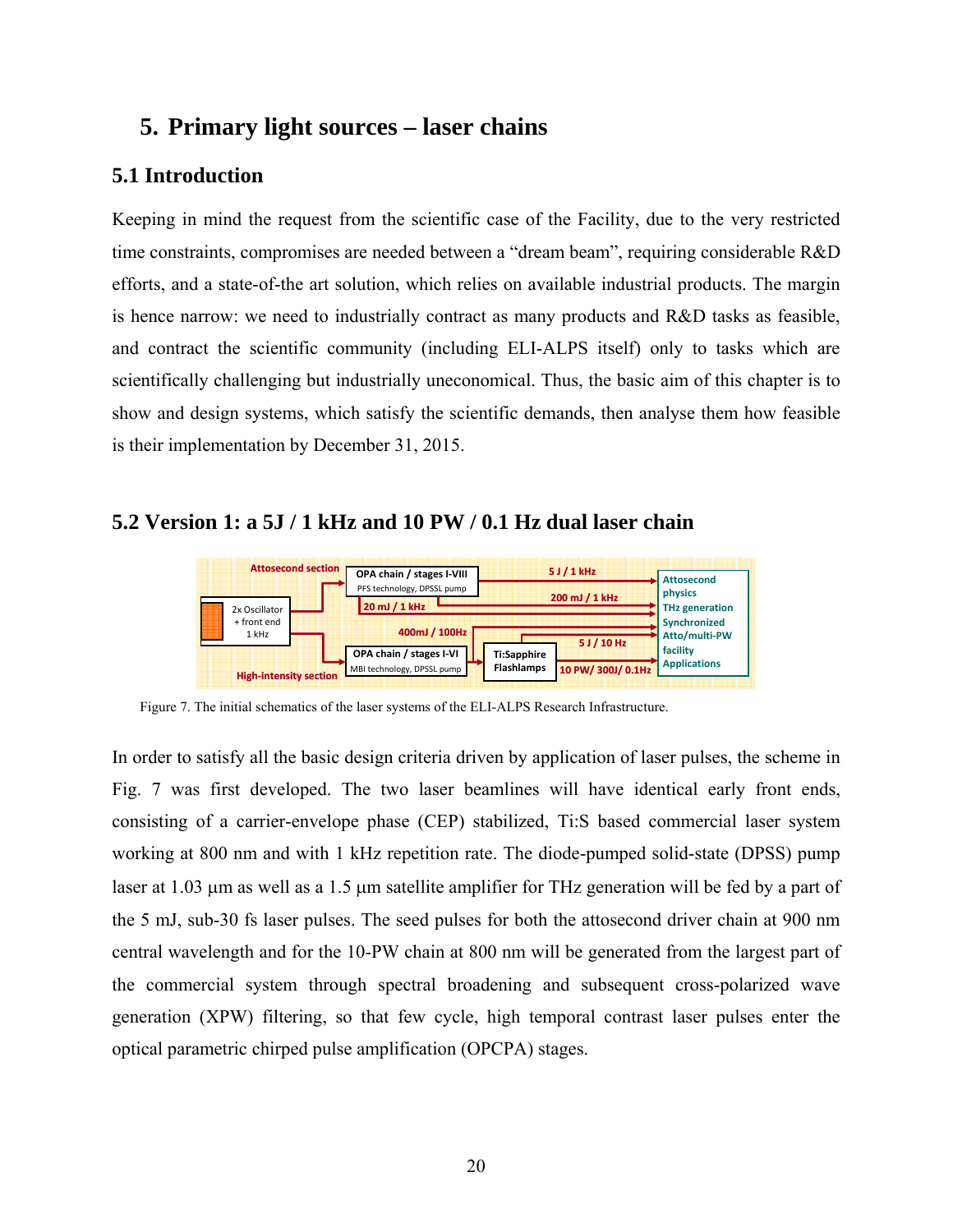The repetition rate and bandwidth of the pulses in the attosecond driver chain are expected to be kept at 1 kHz and >300 nm, respectively. The pump sources are based on DPSS laser technology, using cw diode lasers. The generated pulses at various energy levels are to be provided for HHG and attosecond generation and application, while the chain of 20 mJ laser pulses at 1.5 µm is primarily dedicated to THz generation.

The first OPCPA stages of the High Intensity Beamline will operate at 100 Hz repetition rate and pumped by pulsed diode based thin disk pump lasers. The subsequent power amplifiers are to utilize Ti:sapphire technology and are likely to be pumped by flashlamp-pumped Nd:YAG (10 Hz) and Nd:glass lasers (0.1Hz), providing higher pulse energies but limited to a lower repetition rate. An additional beamline at 248 nm, based on KrF laser technology, is also planned, so that laser sources would be directly available from UV to mid IR.

To ensure high nanosecond temporal contrast, the seed pulses to the duty end amplifiers have to be selected at about 0.1 J level. We have to mention that this scenario is held assuming that the development rate of DPSSL technology remains the same as today. However, if DPSSL technology speeds up and is likely to offer high energy pulses at higher repetition rate and lower cost, then it might happen that DPSSL lasers will be applied throughout the whole system, right from the beginning, instead of flashlamp pumped lasers.

Most of the major bottlenecks in laser technology have been identified and listed below. Solving these challenges during developments in the prototype projects of ELI is a prerequisite for the success of the ELI ALPS facility. The bottlenecks and scientific-technological challenges can be divided into two major classes. The first one consists of those involving mainly industrial R&D efforst. The second one may require considerable scientific researches primarily from the academic R&D institutes.

## **5.3 Major bottlenecks and possible solutions – version 1**

#### *5.3.1 Industrial bottlenecks*

#### I1. **kW class pump lasers at high repetition rate (2.5J @ 100Hz, 30J @ 1 kHz in IR)**

At these repetition rates the diode pumped thin disk lasers could be the only efficient candidates. The highest achieved stable performance was reported to be 450mJ @ 100Hz (in MBI) and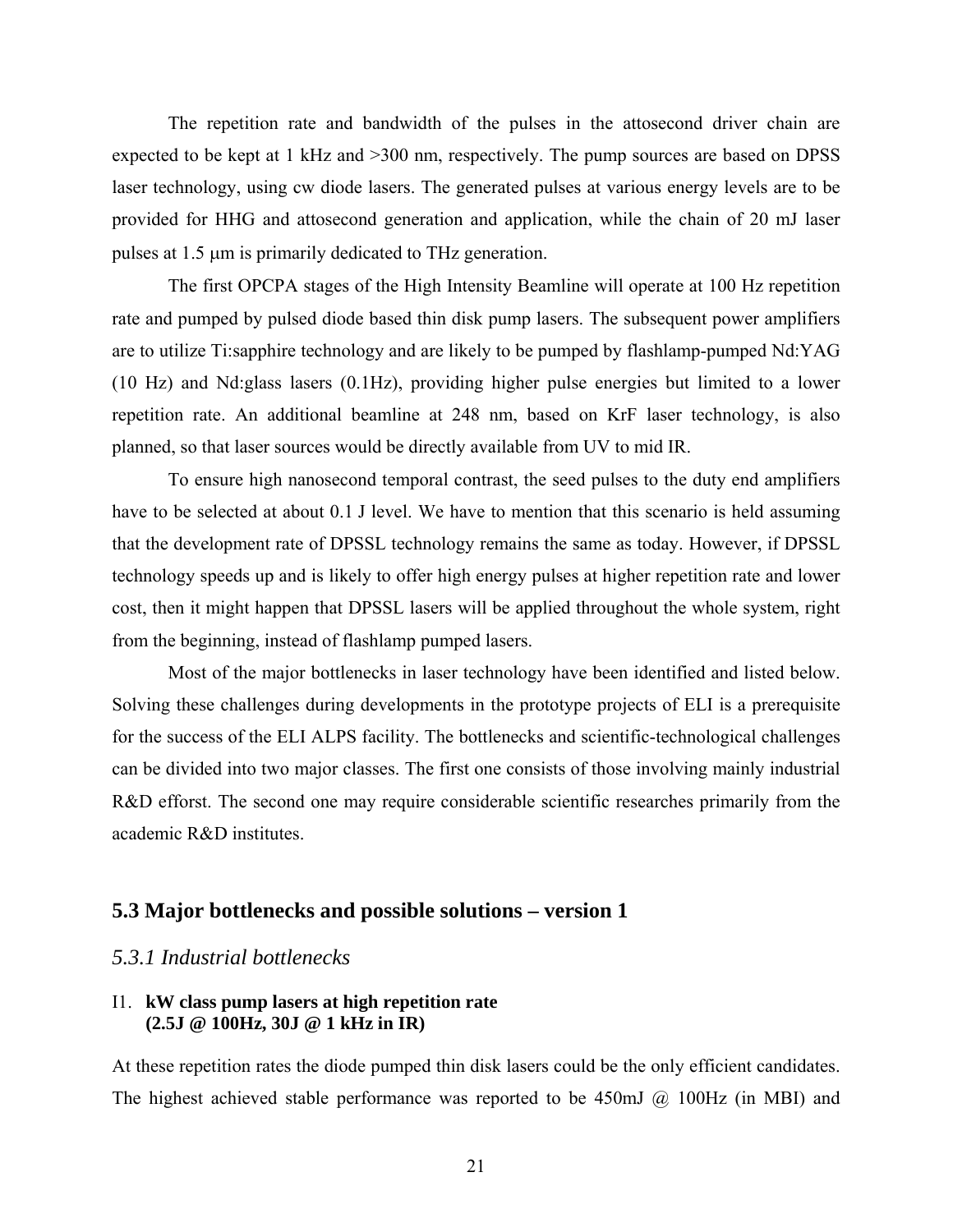25 mJ @ 3 kHz (in MPQ), both are working in close collaboration with Trumpf. It is very likely that these lasers will be successfully developed to reach 2J  $\omega$  100 Hz and 150mJ  $\omega$  3 kHz by the end of 2011. Additional efforts would be needed to further increase the energy of the pulses.

*Expected performance by the end of 2013, assuming the current trends and efforts:* 

3 J @ 100Hz; 350mJ @ 1 kHz

#### *Evaluation:*

Since the amplifier stages at that level will be based on OPCPA, where two pump beams can be safely used to pump a single crystal (or two amplifier stages can be used in sequence), the 0.4J / 100Hz specification for the amplified pulses can be held.

The situation at 1 kHz seems more difficult, as the prediction is  $25\times$  lower than the required single beam pump energy. A back-up solution would be then to use Ti:S technology, which has the advantage that even 10 pump beams can be imaged to the crystal, and double/triple pass amplification of the signal is the standard. In this case, however, *the bottleneck is the cooling of the Ti:S crystal*, since around 15kW heat shall be dissipated! However, it needs to be pointed out that aiming at this energy level represents a high risk!

#### *Solutions – R&D directions:*

Pump laser development (Trumpf, Jenoptik, MBI, MPQ, ...) Crystal head / cyrogenic cooling development (Thales, ...)

#### I2. **Broadband, low / high dispersion optical coatings**   $(>300 \text{ nm} \text{ LDT} > 1 \text{J/cm}^2, \text{GDD} \text{ flat} < 50 \text{fs}^2, \text{ and } < 100 \text{ fs}^2 \text{ size up to } \emptyset = 5 \text{ cm})$

There are coatings available with broad bandwidth, low and high dispersion (e.g. Layertech, CVI, Optilab), but the laser damage threshold (LDT) is low  $(0.1 \text{ J/cm}^2 \text{ for } 30 \text{ fs pulses})$ . Developments have been started to develop high damage threshold, low dispersion coatings with a relatively modest bandwidth of 100 nm (ILE, REOSC), while similar efforts are also planned at MPQ (Ultrafast Innovations GmbH).

*Expected performance by the end of 2013, assuming the current trends and efforts:*  LDT=0.5 J/cm<sup>2</sup>, 100nm; LDT=0.3 J/cm<sup>2</sup>, 200nm; LDT=0.2 J/cm<sup>2</sup>, 300nm.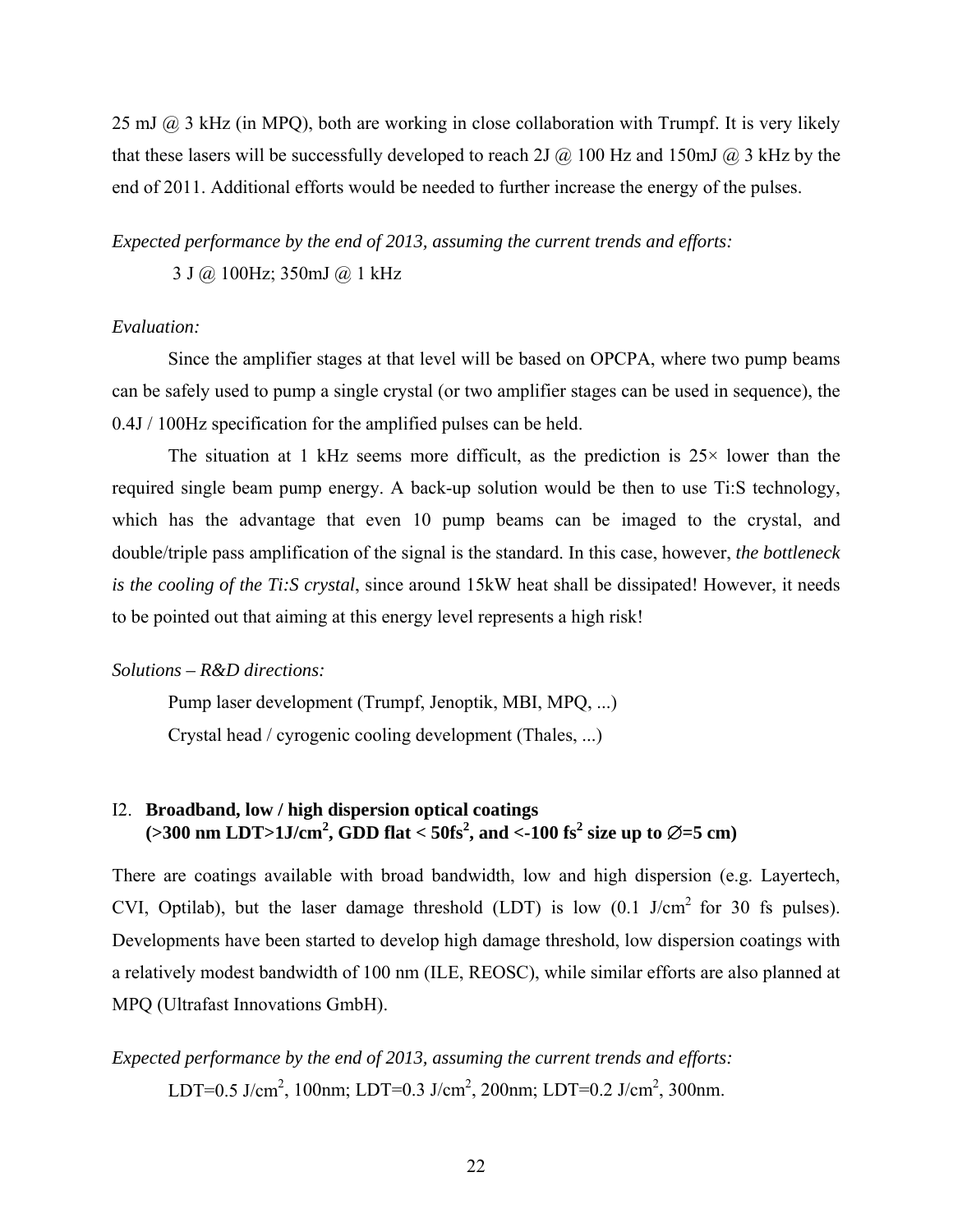#### *Evaluation:*

It is very likely that suitable optics will be available for the high intensity beamline. For the attosecond beamline, however, extensive R&D needed to increase the LDT and keeping the bandwidth of the coatings.

The primary aim is, however, to keep the bandwidth and dispersion low. As a backup solution, hence the obstacle of low LDT can be overcome by increasing the beam size. Regarding that the mirrors at high repetition rate are safe to operate at a maximum of 20% fluence of their LDT, and taking the assumed LDT level expected above, mirror size of  $\varnothing$ =17 cm are needed (Rule of thumb: the optics size shall be three times the FWHM of the beam size to avoid diffraction effects of a Gaussian beam). At this size, however, the homogeneity and spectral phase shift of the surfaces are challenging.

#### *Solutions – R&D directions:*

Support research at industry towards high(er) damage threshold, broadband optics, and also towards producing current layer structures with high enough uniformity and quality in large size. (SAGEM REOSC, Leybold Optics, Ultrafast Innovations, etc.).

#### I3. **Highly efficient (>90%) (dielectric) diffraction gratings for pulse compression with suitable bandwidth (>200 nm, 300nm) and laser damage threshold (1J/cm<sup>2</sup> );**

There are gratings available with broad bandwidth, high efficiency, but the damage threshold is low  $( $0.07$  J/cm<sup>2</sup> for 30 fs pulses)$ . Promising developments have been going on to increase the damage threshold with the use of dielectric gratings, hybrid gold-dielectric gratings and metallicdielectric gratings (Institute Fresnel, Jobin Yvon, SAGEM REOSC, Plymouth Grating Company).

## *Expected performance by the end of 2013, assuming the current trends and efforts:*

LDT=0.2 J/cm<sup>2</sup>, 200nm,  $\eta$ >90%, LDT=0.15 J/cm<sup>2</sup>, 300nm,  $\eta$ >90%,

#### *Evaluation:*

It is very likely that by that time developed gratings would be just about sufficient for the high intensity beamline, so that gratings are needed at a size of 110cm×40cm. It would be more safe, however, if an LDT of 0.4 J/  $cm<sup>2</sup>$  was achieved. In this case the grating size could be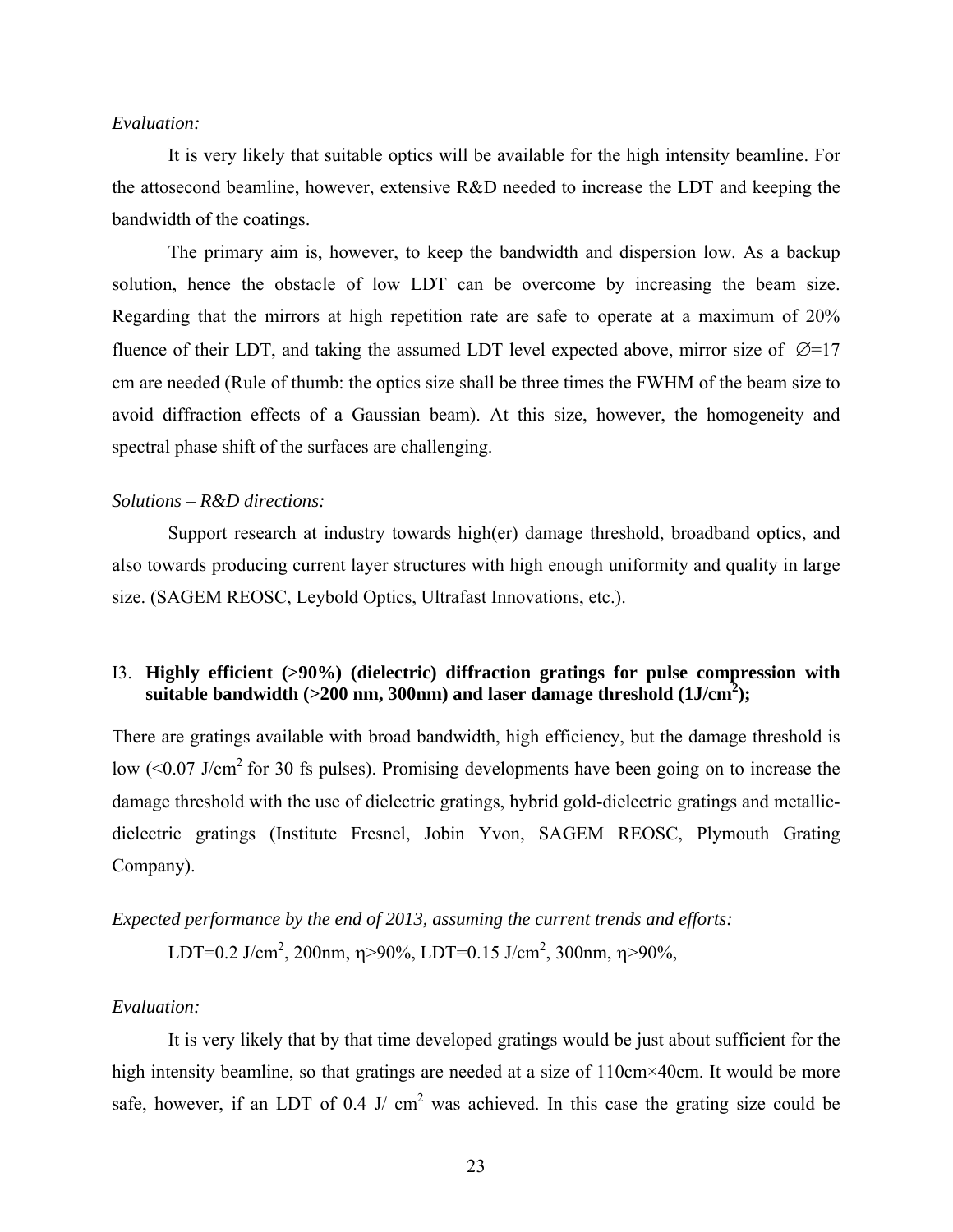somewhat decreased, but any spectral diffraction effect are likely to be completely avoided. At the dream of  $1J/cm^2$ , the size of the laser beam would not needed to be expanded before the compressor and decreased afterwards.

In case of the attosecond beamline, the dispersion management shall be first fixed. If gratings are needed, then the major efforts have to be devoted to achieve uniform and high efficiency over a bandwidth in excess of 300 nm.

#### *Solutions – R&D directions:*

Support research at industry towards high(er) damage threshold, broadband gratings, in co-operation with APOLLON, ELI-Beamlines, and ELI-NP. Separate R&D can be considered for development of high bandwidth (>300nm), high efficiency gratings even with a modest LTD of 0.1 Jcm<sup>2</sup>. (Institute Fresnel, Jobin Yvon, SAGEM REOSC, Plymouth Grating Company, ...).

#### I4. **Large size (**∅**>20 cm) Ti:S crystal (with FOM>100, appropriate homogeneity)**

There are small size Ti:S crystal available from several manufacturers with very high figure-ofmerit (FOM) and excellent homogeneity. There are only a very few manufacturer, however, that producing laser grade Ti:S crystals at a diameter of 10 cm and above. The currently available largest diameter (∅≈17cm) laser grade crystal is produced by Crystal Systems (in a joint R&D project with ILE). Promising research started at RSA le Rubin and Shanghai Institute of Ceramics.

## *Expected performance by the end of 2013, assuming the current trends and efforts:*  ∅≈20 cm, FOM>100

#### *Evaluation:*

By the time of the implementation of ELI-ALPS, it is likely that the technology of growing a Ti:S crystal with the necessary size and quality will be developed and available. Since the world-wide demand for such crystals is expected to be low, most probably the producing companies are needed to be supported to maintain the production line.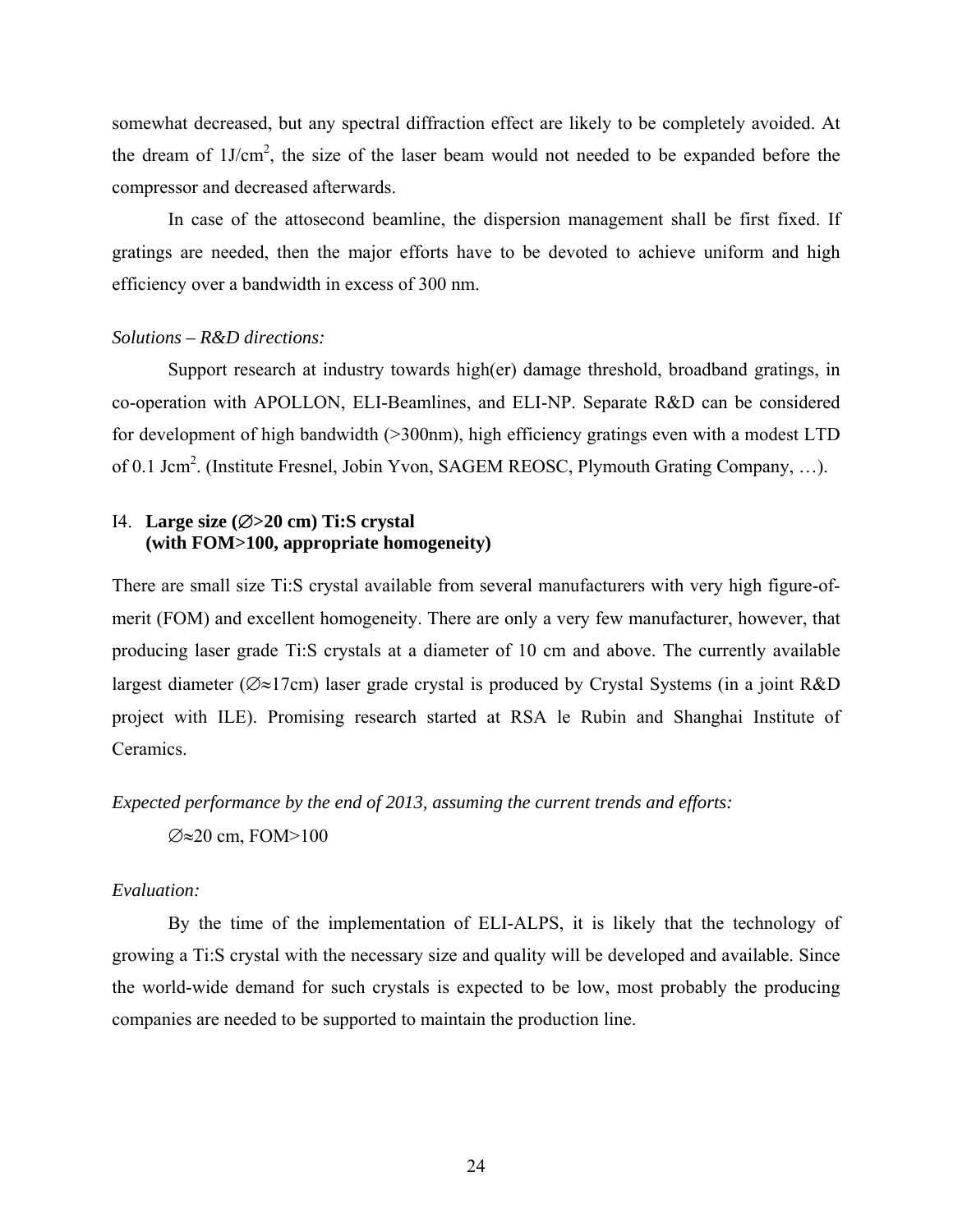#### *Solutions – R&D directions:*

Some level of support for improving the quality and homogeneity of the Ti:S crystal is probably necessary, along with keeping the production line alive. (RSA Le Rubis, Crystal Systems).

#### *5.3.2 Scientific R&D challenges*

#### S1. **Temporal contrast**   $(> 10^{12} \text{ on the target})$

Currently the highest amplified spontaneous emission (ASE) temporal contrast of high power CPA laser systems is around  $10^{10}$ , while it is 1-2 orders of magnitude better for relatively lower energy few cycle, OPCPA based systems. The so calles short (ps) temporal contrast is poorer by several orders of magnitude for both cases. A 10 PW class laser would require, however, an ASE temporal contrast better than  $10^{12}$ . The effect of post-pulses on the pre-pulse level is already discovered, but solutions are needed.

*Expected performance by the end of 2013, assuming the current trends and efforts:*  ASE contrast:  $>10^{11}$ , ps pedestal:  $>10^8$ , post-pulses are partially solved.

#### *Evaluation:*

It is very likely that the current and near future efforts in contrast enhancement and measurement technologies would result in an ASE and ps temporal contrast exceeding  $10^{11}$  and  $10<sup>8</sup>$ , respectively. In the case of short pulse pumped OPCPA systems, the ASE level is already satisfactory, while the short term (ps) contrast needs considerable improvement.

#### *Solutions – R&D directions:*

Dedicated R&D program is needed towards two main directions. One is for improvement of the sensitivity level of the measurement beyond  $10^{14}$ , the other one is to clean the ps pedestal of the pulses. In addition, probably some more efforts are needed to solve the problem of postpulses.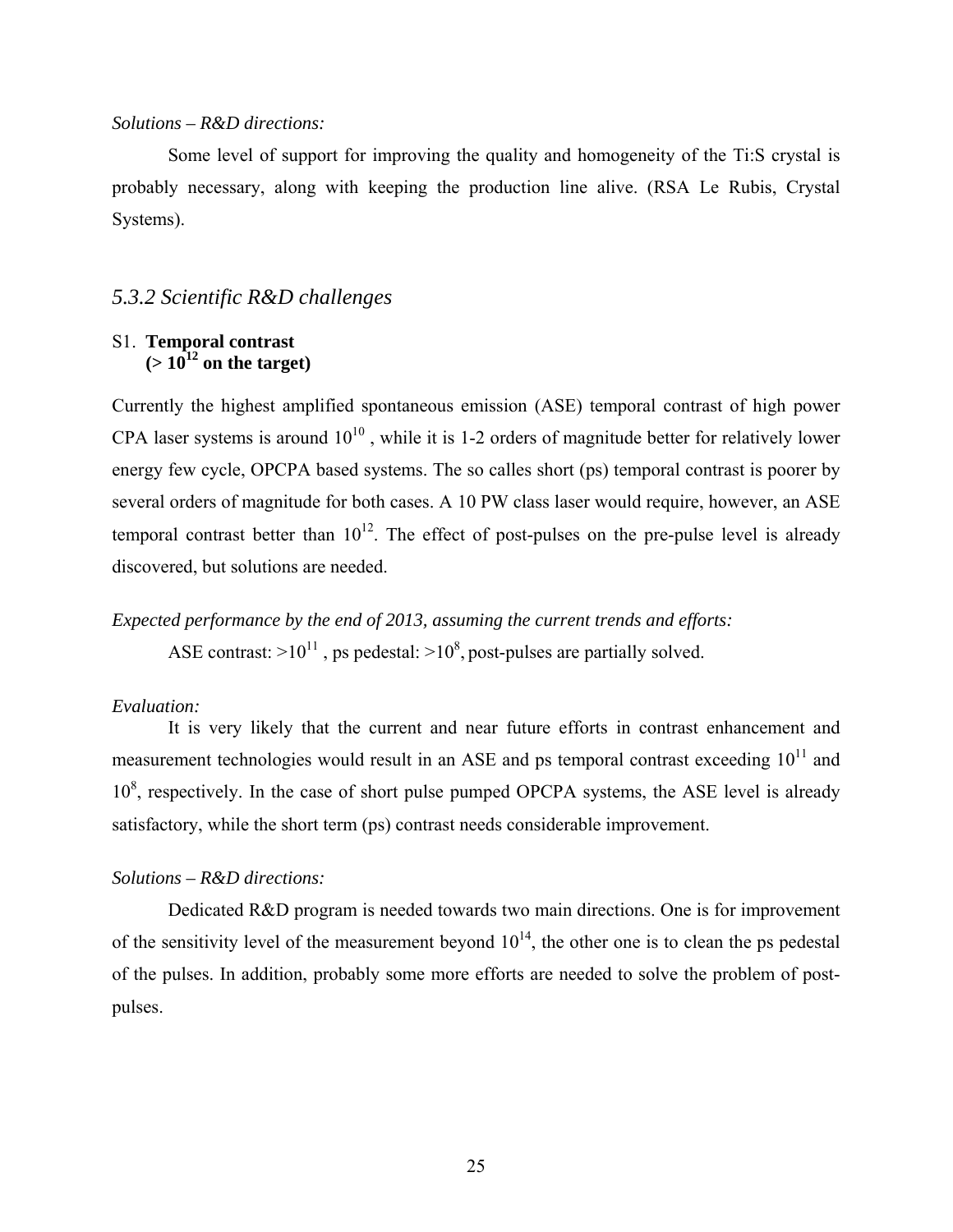#### S2. **Carrier envelope phase (CEP) stabilization (<50 mrad at 1kHz and lower)**

Stabilization and precise control of the carrier envelope phase has been reliably solved for femtosecond oscillators, with an accuracy and noise better than 50 mrad at 8 fs pulses. With the use of a novel architecture, sub-30 mrad performance was demonstrated. There are commercially available systems also at kHz repetition rate and mJ energy level, but their precision is considerably lower than at MHz, moreover, their reliability has not reached the level of a facility-required operation yet. CEP stabilization at higher pulse energies than 10 mJ and considerably lower repetition rate than 1 kHz has not been accomplished yet.

## *Expected performance by the end of 2013, assuming the current trends and efforts:*

CEP stabilisation: <20mrad at MHz, <100 mrad at kHz.

#### *Evaluation:*

The demand for kHz repetition rate CEP stabilized systems may not increase substantially. So, industrial R&D is unlikely to be considerably further developed than the current level. At the high repetition rates (MHz and above), the demand is higher, cost is lower, so it is likely that the already high level of performance would be further increased.

#### *Solutions – R&D directions:*

Dedicated R&D program is needed for inventing novel, robust and reliable methods for CEP stabilization at kHz level, and even lower repetition rate.

## **5.4 Version 2: a 50 mJ / 10kHz, 1J / 1 kHz and 10 PW / 0.1 Hz triple laser chain**

Upon the discussions held with the international user community, the primary inputs were to increase the repetition rate in the attosecond beamline, and also to make a reliable and robust system capable for operating as a real user facility right from the opening in early 2016. In order to meet the request of the community the laser scheme has been modified as compared to that of Version 1. The modified scheme is shown in Fig. 8 (identical with Fig. 1).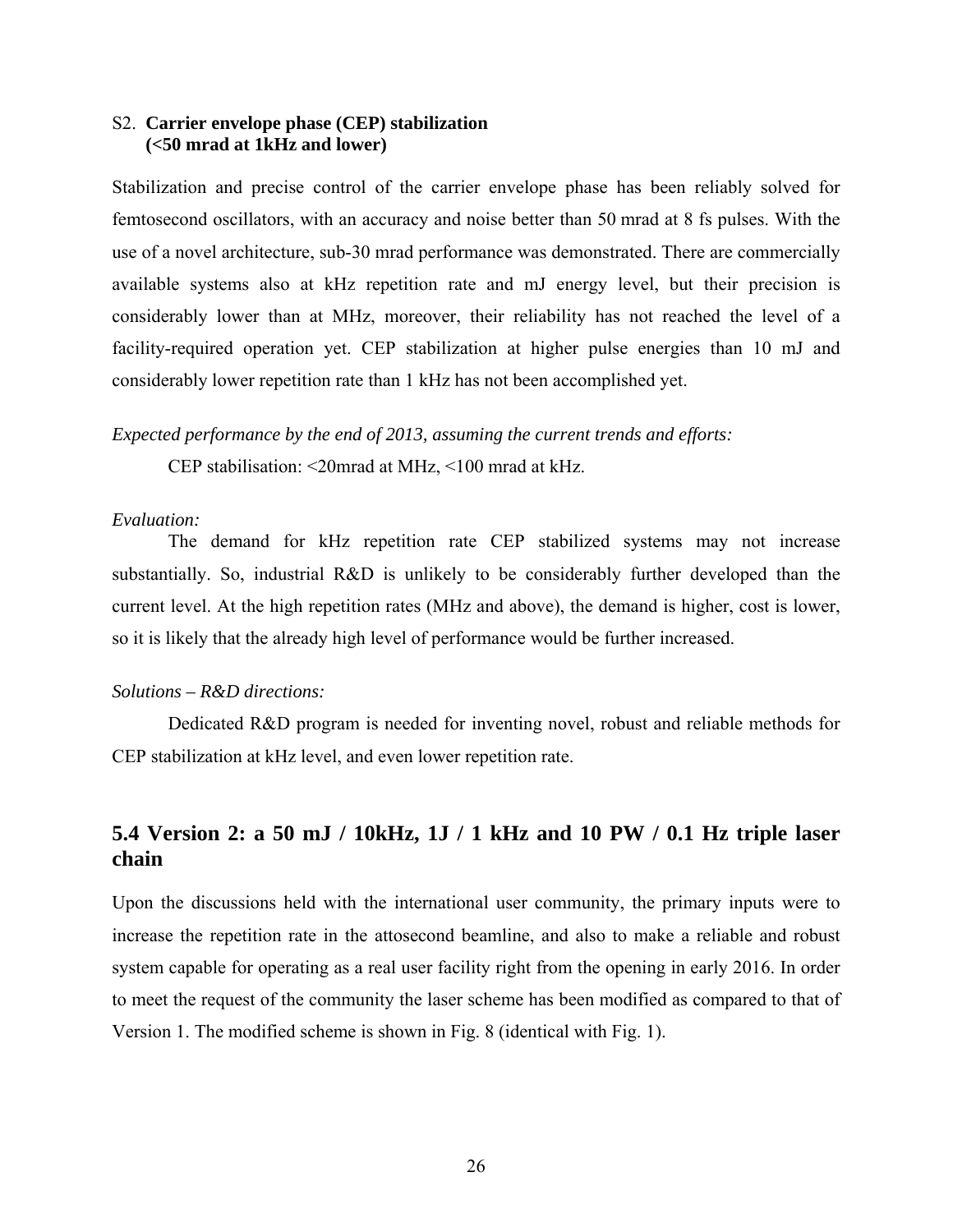

Figure 8. Current schematics of the laser systems of the ELI-ALPS Research Infrastructure with a list of secondary sources and applications (identical with Fig. 1).

The major changes are that now the repetition rate of the broad bandwidth, CEP stabilized pulses in the attosecond driver chain are expected to be kept initially at 10 kHz. In accordance to this, THz pulses are also generated at 10 kHz with the use of mid-IR pulses (Fig. 6), which are produced via difference frequency generation and / or as the idler wave of the optical parametric amplification stages. Partially due to the doubts on the available pump sources at 1 kHz (see above), the maximum output energy of the 1 kHz beamline has been reduced to 1 J. The generated pulses at both repetition rates are to be provided for HHG and attosecond generation and application in a user facility operation mode.

The high intensity beamline is changed only at one point: the 100 Hz mode would provide now 1 J energy pulses. The SHHG experiments are to be started with these pulses (Fig. 6). As soon as it becomes successful and robust enough, user access would be provided at 1 kHz repetition rate.

## **5.5 Major bottlenecks and possible solutions – version 2**

#### *5.5.1 Industrial bottlenecks*

#### I5. **kW class pump lasers at high repetition rate (6J @ 100Hz, 6J @ 1 kHz in IR, and 300 mJ @ 10 kHz in IR)**

We start from the analysis given at 4.2.1 I1. The consequences are, however, different.

*Expected performance by the end of 2013, assuming the current trends and efforts:* 

3 J @ 100Hz; 350mJ @ 1 kHz, 200mJ @ 10 kHz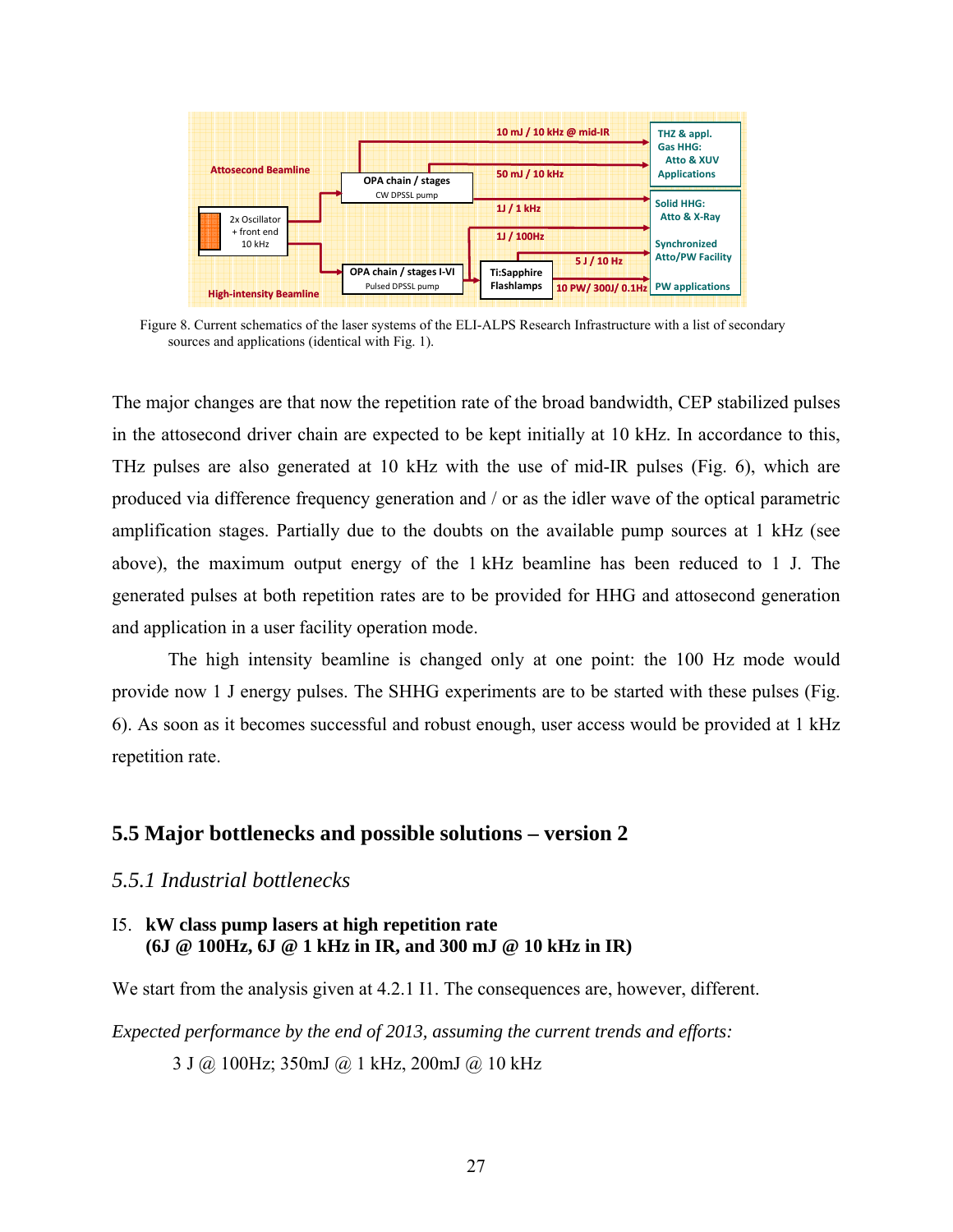#### *Evaluation:*

Regarding the specifications for 100 Hz and the 10 kHz pump lasers, the 1 J / 100 Hz and the 50 mJ  $\omega$  10 kHz specs are feasible.

The specs for 1 kHz are more relaxed than that in I1, but still difficult, as the prediction is  $5\times$  lower than the required single beam pump energy. The highlighted back-up solutions are more feasible now at this lower energy level, however, *efficient cooling of the Ti:S crystal* is still required at a level of 3 kW.

*Solutions – R&D directions:* 

Pump laser development (Trumpf, Jenoptik, MBI, MPQ, …) Crystal head / cyrogenic cooling development (Thales, ...)

The other three industrial bottlenecks are not affected by these changes, so *I2*, *I3* and *I4* are still held.

#### *5.5.2 Scientific R&D challenges*

The two challenges concerning temporal contrast *S1* and CEP stabilization issues *S2* are still held.

## **5.6 Version 3: a 2 mJ / 100kHz, 1J / 1 kHz and 3 PW / 10 Hz triple laser chain**



Figure 9. The "third generation" schematics of the laser systems of the ELI-ALPS Research Infrastructure. Synchronisation between the two types of fron ends is possible – it depends on the wavelength range chosen for the 100kHz arm.

Having regarded all the bottlenecks and challenges above and also keeping in mind the uniqueness of the laser system based on repetition rate, a modified scheme is proposed (Fig. 9).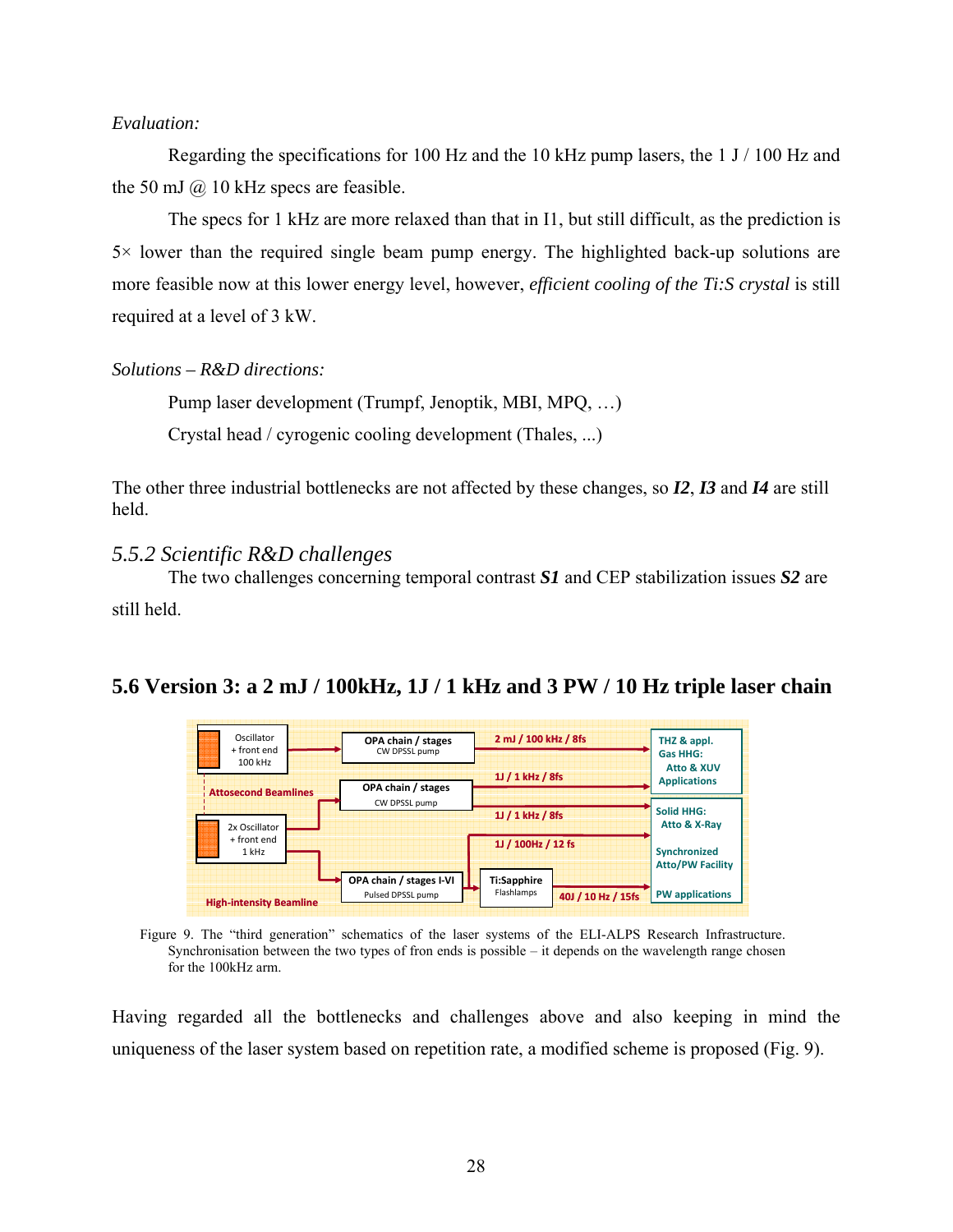Here, a separate user facility channel would be devoted to low yield spectroscopy experiments as well as to GHHG generation at 100 kHz level, which we believe would attract not only fundamental physics but industrial R&D applications, as well. This system may be close in wavelength to the rest of the system, which may provide an obvious possibility of synchronisation to the other beamlines (as indicated by the dashed line in Fig. 9). However, it may also make sense to build this 100 kHz part operating in mid-IR. This is advantageous for producing HHG radiation with higher cutoff energy (scaling with the square of the wavelength) as well as for driving a high-average-power THz source. Although the possibility of synchronisation between the beamlines would be less obvious, the community may gain from the attractive light source at a different spectral range.

The concept of a dual laser system with common and synchronised front ends is still held on. There would be, however, two outputs of the kHz system. One is devoted for facility operations, while the other is for developmental and pilot experiments.

Concerning the high intensity branch, the separate 100Hz output would be still available at somewhat longer pulse durations, which can be devoted to ion acceleration experiments and related applications, too. The peak power of the highest intensity part is traded in for repetition rate. That is, now laser pulses at 3 PW level would be available but at 10Hz repetition rate.

## **5.7 Major bottlenecks and possible solutions – version 3**

#### *5.7.1 Industrial bottlenecks*

#### I6. **kW class pump lasers at high repetition rate (260J @ 10Hz, 6J @ 1 kHz in IR, and 10 mJ @ 100 kHz in IR)**

There are flashlamp-based pump lasers available at 10 Hz repetition rate with a modest energy (15J). The ongoing developments in the field (especially BELLA at LBNL) would provide pump energy of 170J at a repetition rate of 5 Hz. Regarding 100 kHz lasers, there are currently available devices with pulses at mJ level. The analysis for the 1 kHz part given in I5 is still valid.

## *Expected performance by the end of 2013, assuming the current trends and efforts:*  200 J @ 5 Hz; 350 mJ @ 1 kHz, 2 mJ @ 100 kHz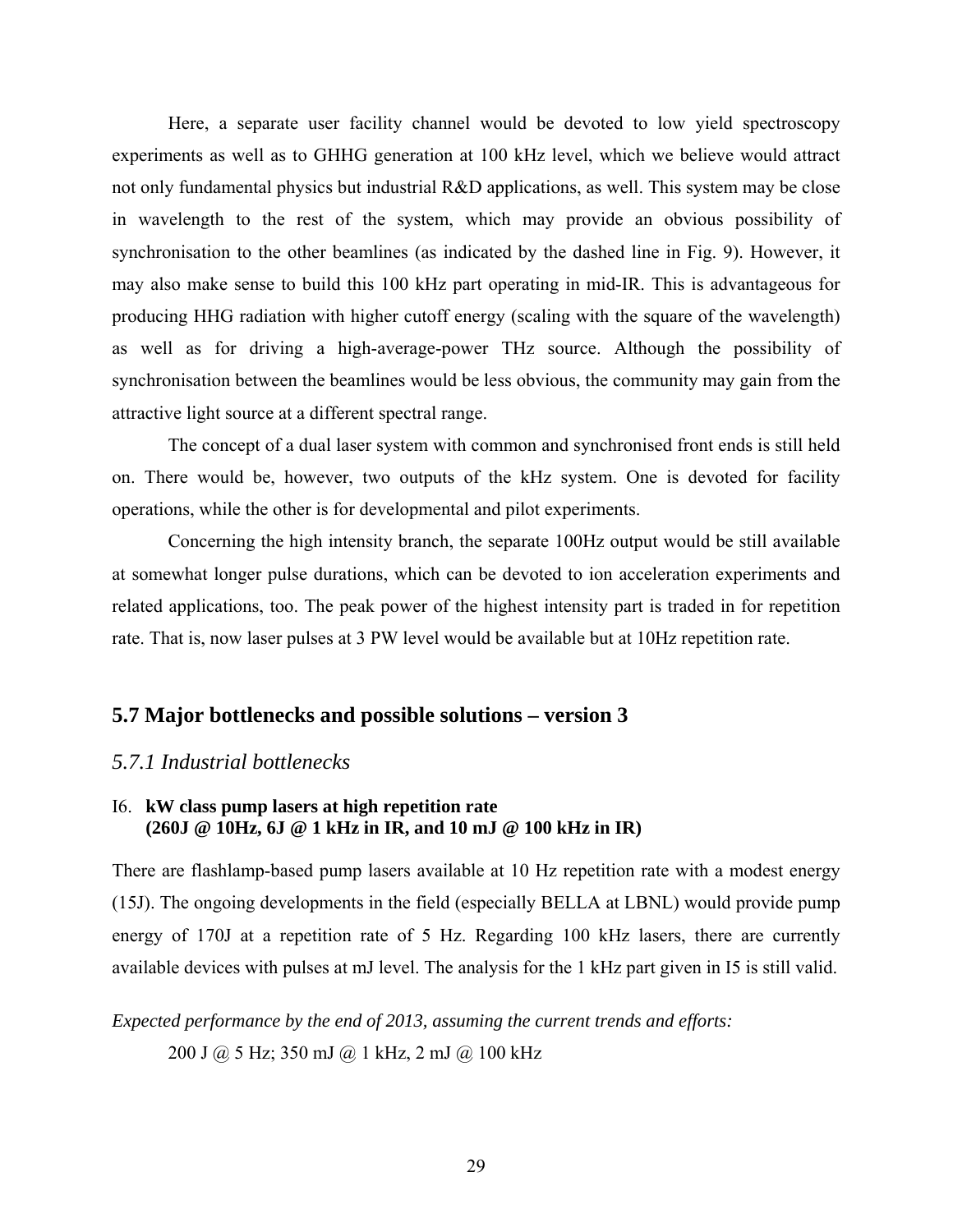#### *Evaluation:*

The aimed specs for 10 Hz are certainly feasible. Cooling of the crystals at this repetition rate is getting a similar problem as highlighted above. The 1kHz part still needs to be considerably supported along with the 100 kHz branch.

#### *Solutions – R&D directions:*

Pump laser development (Continuum, Jenoptik, Thales, Trumpf, DESY, ICFO, MBI,  $MPQ, \ldots$ 

Crystal head / cryogenic cooling development (Thales, …)

The next two industrial bottlenecks are not affected by these changes, so *I2* and *I3* are still valid. **The industrial bottleneck I4 does not play any role, as the size of the requested crystal is already available!** 

#### *5.7.2 Scientific R&D challenges*

The challenge of temporal contrast *S1* could be released by a factor of 5 at least, as the peak power of the pulses are lower.

#### S3. **Carrier envelope phase (CEP) stabilization (<50 mrad at 100 kHz, 1 kHz and lower)**

The CEP stabilization at 1 kHz is still challenging. but not more than described at S2. However, it becomes an issue for 100 kHz. The state of the art systems, based on fiber technology, exhibit a very poor stabilization performance of <0.5 rad, compared to the well established Ti:S technology. The 100 kHz systems working towards mid-IR, are, in principle, CEP stable.

*Expected performance by the end of 2013, assuming the current trends and efforts:* 

CEP stabilisation: <200 mrad at 100 kHz.

#### *Evaluation:*

It is likely that some efforts are to be devoted by the scientific community to improve the CEP performance of the high rep rate systems. Due to the difficulties originating from the fiber amplification, a sudden huge improvement is unlikely.